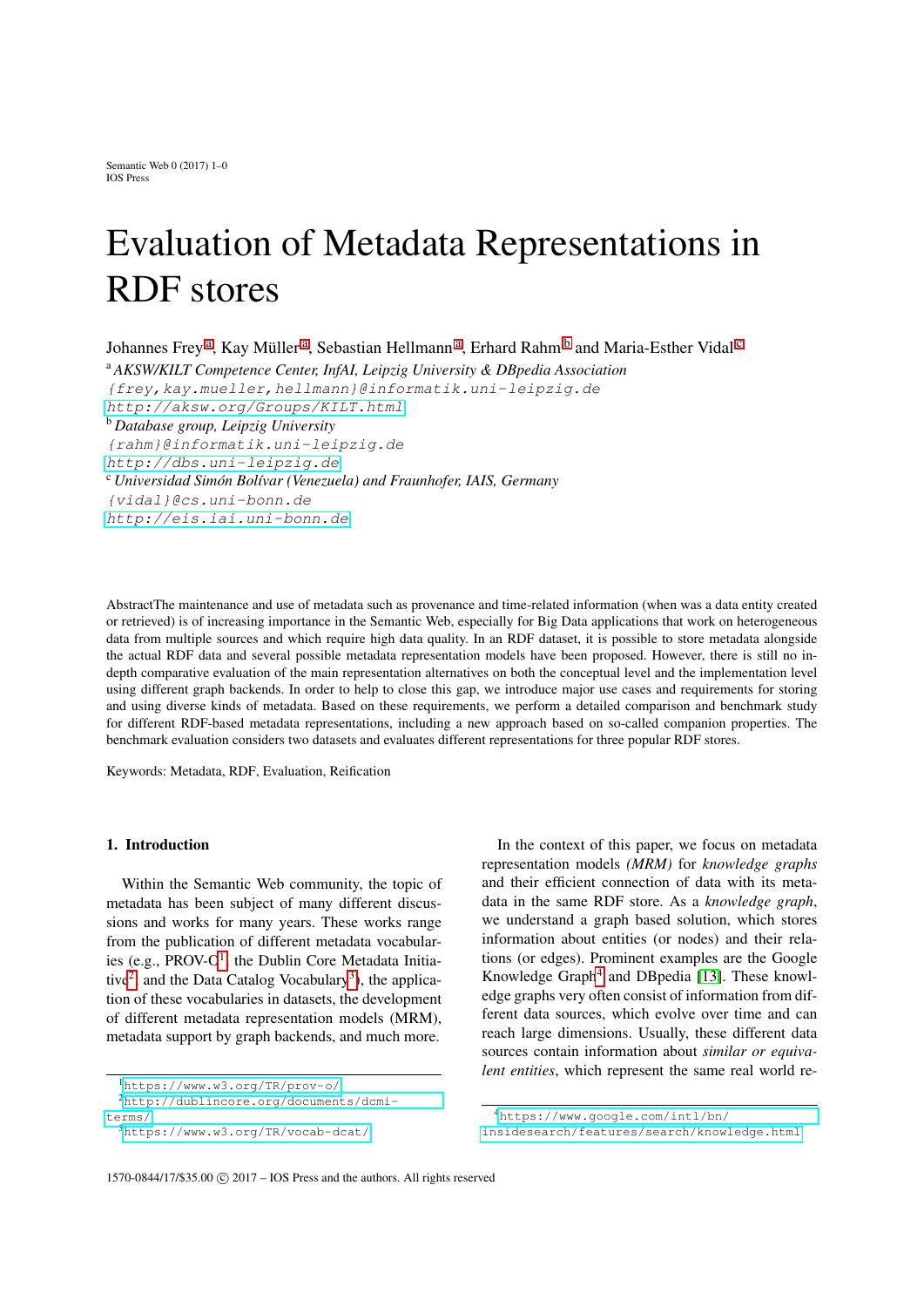<span id="page-1-2"></span>

Figure 1. Structure of different Metadata Representation Models: Six different ways of describing (or reifying) an RDF triple s, p, o with a metadata key and value pair are studied in this work. Companion property (cpprop), nary relation (naryrel), named graphs (ngraphs), singleton properties (sgprop), standard reification (stdreif), and the Blazegraph-specific Reification Done Right (rdr). Besides rdr all the approaches use an explicit statement identifier (red), which is used to attach metadata (green) to the data (grey). Cpprop and stdreif are based on additional triple handlers (white). Properties which also deal as subjects are drawn with dashed lines.

source. Overlapping entities which are stored in different datasets will have common (e.g., birth year), conflicting (e.g., different heights of a mountain) and complementary property attributes (e.g., fact about an entity only available in one dataset). The process of merging these entity information into one common dataset is called *knowledge fusion* [\[3\]](#page-22-1) which can include operations such as provenance tracing, conflict detection, conflict resolution and merge. For knowledge fusion, metadata, such as provenance information (e.g., source, last modification date) provides valuable information that can help to improve these operations. Furthermore, data traceability is an important use case where not only source provenance data is recorded, but also data processing information such as results from normalization and cleaning operations, information about applied algorithms, and much more. Traceability can help users and developers to understand the results of Big Data systems and allows them to track erroneous statements back to its datasources and the involved algorithms, by inspecting provenance metadata. This topic has reached a political level and the  $EU<sup>5</sup>$  $EU<sup>5</sup>$  $EU<sup>5</sup>$  is pushing for new regulations, which will force commercial solutions to add traceability of data to Big Data systems.

As metadata representation model (*MRM*), we define a strategy of splitting an RDF triple *t* and its set of key-value based metadata facts *m* into several triples or quads, such that we can store and query metadata, for all triples individually, in an RDF Store.

In RDF version 1.1, the W3C standard provides an RDF Reification Vocabulary[6](#page-1-1) which allows "an RDF graph to act as metadata describing other RDF triples". While the standard specifies (informatively) that a "reification of a triple does not entail the triple" itself, we deviate from this interpretation in this paper and employ a stronger semantics, assuming that the reified triple holds, but under the conditions and dimensions which are described in the metadata (scoping).

A brief example: *John said on Feb 2nd, 2017: "Bob married Alice today."*

Within the RDF Reification Vocabulary the focus is on the fact that *John* said something and that he did so on a specific date, it does not state anything about whether *Bob* and *Alice* are married or not. But from our interpretation of a *MRM* follows that *Bob is married to Alice* and we provide *John* as provenance metadata and *Feb 2nd, 2017* as the creation date of the triple.

Handling data and metadata alongside each other can be considered a challenging task. Since more data has to be processed, stored and indexed, a negative impact on the overall system performance might occur. In many existing software solutions, which employ the use of metadata, data and metadata are stored in separate tables or stores and thus require joins, lookups or query federation solutions. Such setups are generally harder to maintain, since the data and its metadata can get out of sync. Furthermore, it is potentially complex and time-consuming to query the data and metadata backend, especially if the data and metadata are stored in separate backend types (e.g., data in RDF store and metadata in relational database). Hence this work is going to evaluate how to store data alongside metadata, using different MRMs and RDF stores. Figure [1](#page-1-2)

```
#reification
```
<span id="page-1-0"></span><sup>5</sup>[http://irishtechnews.net/ITN3/eu](http://irishtechnews.net/ITN3/eu-regulations-on-the-traceability-of-your-data-is-looming-on-the-horizon/)[regulations-on-the-traceability-of-your](http://irishtechnews.net/ITN3/eu-regulations-on-the-traceability-of-your-data-is-looming-on-the-horizon/)[data-is-looming-on-the-horizon/](http://irishtechnews.net/ITN3/eu-regulations-on-the-traceability-of-your-data-is-looming-on-the-horizon/)

<span id="page-1-1"></span><sup>6</sup>[https://www.w3.org/TR/rdf11-mt/](https://www.w3.org/TR/rdf11-mt/#reification)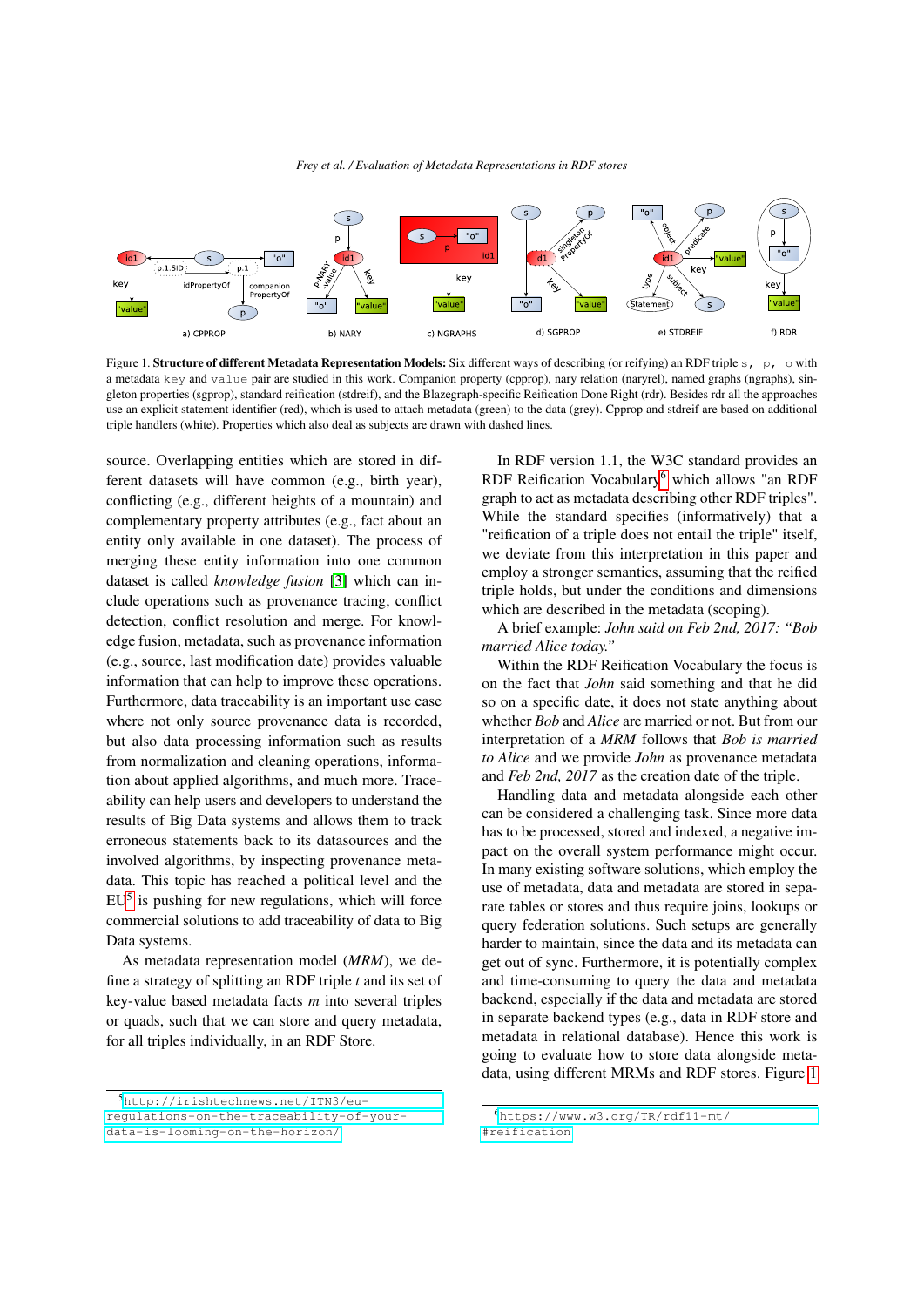illustrates the main structural differences between the various MRMs.

The contributions of this work are as follows: First requirements and criteria for an evaluation of metadata representation models are defined, based on an analysis of existing RDF datasets and uses cases where metadata is involved. Driven by these requirements, different approaches for metadata handling in RDF are systematically compared and evaluated for different datasets and against different RDF graph backends. In this context we reproduce and validate previous experimental results from a Wikidata study [\[10\]](#page-22-2). Additionally, we create a dataset and benchmark queries specific to a knowledge fusion use case. Trying to improve shortcomings of existing models, we propose *Companion Properties*, a new MRM based on the Singleton Property MRM [\[15\]](#page-23-0). Since the usage of Singleton Properties results in a very uncommon uniform distribution, the usage of Singleton Properties can lead in increased query times as shown in [\[10\]](#page-22-2). This issue is addressed by the *Companion Property* model, which will be explained in more detail in Section [4.1.5.](#page-8-0)

The Evaluation considers the following questions:

- How do MRMs impact regular data queries?
- Which MRM can be applied on datasets which contain high ratio of diverse metadata?
- Is it possible to generalize results or does it depend on the use case, dataset or backend?

The rest of the paper is structured as follows: The next section [2](#page-2-0) gives an overview about related work. Then the evaluation requirements and criteria are presented in section [3.](#page-3-0) In section [4](#page-6-0) we describe different models to represent metadata and introduce companion properties. Once all the background information is presented and discussed, we describe the evaluation datasets in section [5](#page-10-0) and the evaluation setup in section [6.](#page-11-0) Then the evaluation results are presented in section [7](#page-15-0) and compared to other studies. The last part of this work is a conclusion and future work section.

# <span id="page-2-0"></span>2. Related Work

Over the past years several benchmarks have been created, which focus on the performance evaluation of RDF stores. When creating these benchmarks, different creation strategies have been applied. In the case of synthetic benchmarks like LUBM[\[2\]](#page-22-3), BSBM[\[7\]](#page-22-4) and SP2Bench[\[18\]](#page-23-1), the idea for the datasets and search queries are deducted from real-world use cases, but both the dataset and the queries are automatically generated. Despite the fact that they are inspired by real-world use uses, the characteristics of neither the datasets nor the queries will adequately represent common real world usage scenarios. Hence the authors of [\[14\]](#page-23-2) use the DB pedia benchmark as an example, where both the actual dataset and the user query logs are used to create the benchmark. One step further go the authors of [\[17\]](#page-23-3). In their work a framework for feature based tailoring of benchmark queries based on user query logs is described, where it is possible to create benchmark queries which, fulfill preset requirements (e.g Aggregates, GroupBy etc.). This can be particularly useful, if certain aspects should be evaluated. In the context of our work, we have decided to reuse existing real-world datasets, which were created from research or industrial projects. We believe that characteristics of these datasets will help to come to meaningful results, which can be applied to other domains.

An example on how scientific datasets can be enhanced with metadata is explained in [\[12\]](#page-22-5). The authors propose how scientific data can be published using RDF as so called "nano-publications". The described approach does not only cover the creation of scientific datasets, which are described by metadata (e.g. provenance), but in addition it describes an infrastructure, which allows researchers to publish and retrieve relevant scientific datasets. Due to the fact that for many datasets the same metadata is redundantly shared for many entities and sometimes for the complete dataset (e.g. all triples have the same author, the same publication date), it is difficult to create a variety of queries, which cover different usage scenarios. The redundancy problem of provenance data in scientific datasets was a focus of [\[4\]](#page-22-6), where provenance data was analysed for datasets in the life science domain. Different MRMs were used to add metadata to the chosen datasets in order to store provenance data alongside the actual data. The datasets were loaded into different RDF stores against which the evaluation was performed. Although the authors of [\[4\]](#page-22-6) evaluate datasets with metadata, their work focuses on the impact of redundant metadata. In addition the evaluated number of MRMs is not as exhaustive as in this work. Another benchmark including metadata is the LDBC benchmark [\[11\]](#page-22-7), which is available for different domains, such as semantic publishing and social network. Since these benchmarks do not focus on metadata, we were not able to reuse it for our evaluation.

Despite the fact that the handling of metadata is an important topic in the Linked Data community, not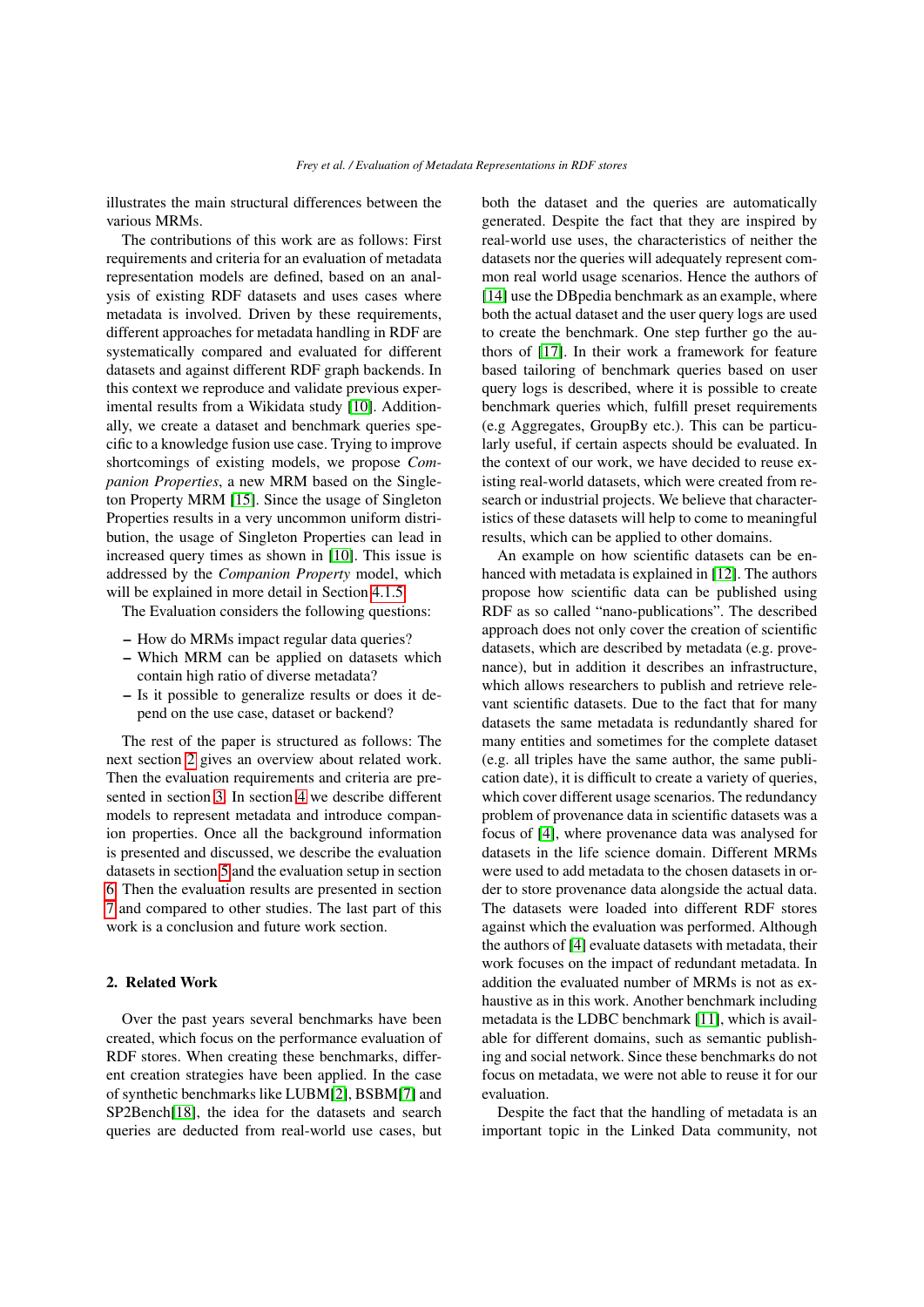many benchmarks and evaluations exist. In [\[1\]](#page-22-8) the authors evaluate different RDF benchmarks and show that many of them are not sufficient enough for systems with varied queries and workloads. Hence they present the *WatDiv* benchmark, which addresses their highlighted problems. Although the authors do not specifically evaluate datasets with metadata, they highlight the need for benchmarks which cover provenance and temporal data as well. The most relevant publications which focus on the evaluation of different MRMs are [\[10\]](#page-22-2) and [\[9\]](#page-22-9). In these evaluations the authors apply different MRMs on a Wikidata dataset which are loaded into several storage backends. In the former work Virtuoso, Blazegraph, PostgreSQL, Neo4J in combination with different MRMs have been used to answer several template queries against Wikidata. In the latter one the focus lies on RDF data management systems with a fixed set of queries. Although the authors have done an extensive evaluation for the Wikidata use case, we would like to come to a more general conclusion and see whether the results are also valid for other datasets. Therefore we have decided to repeat and extend these experiments in the context of this work and we compare these result to the results of our own experiments.

### <span id="page-3-0"></span>3. Evaluation requirements and criteria

To establish an objective foundation for the evaluation, we define requirements and criteria for metadata usage, MRMs and their comparison. For a better understanding, we will give a brief rundown of our top-down and bottom-up analysis approach, which we used to define the requirements. Based on these requirements, we are then going to present a set of criteria, which are used to measure and analyze the performance of the different MRMs.

# *3.1. Evaluation requirements analysis*

We performed a bottom-up and a top-down analysis on the application of metadata to achieve objective conclusions.

# *3.1.1. Metadata usage analysis*

The analysis was conducted by inspecting existing datasets which provide metadata and generalising similarities of how and what type of metadata is used.

In order to find relevant datasets, we used several search strategies. First repositories such as datahub.io<sup>[7](#page-3-1)</sup>, as well as other CKAN<sup>[8](#page-3-2)</sup> repository instances were searched. Second, with the help of LODVader<sup>[9](#page-3-3)</sup>, Lod-Laundromat<sup>[10](#page-3-4)</sup> and lodstats<sup>[11](#page-3-5)</sup> we searched for datasets containing MRM patterns and specific metadata vocabulary in the Linked Open Data (LOD) cloud. The metadata vocabulary we investigated was the PROV-O<sup>[12](#page-3-6)</sup>, Dublin Core<sup>[13](#page-3-7)</sup> vocabulary for provenance related metadata. Furthermore, we checked for more dataset oriented metadata vocabularies such as  $DCAT^{14}$  $DCAT^{14}$  $DCAT^{14}$ , VoID<sup>[15](#page-3-9)</sup> and Data Cube<sup>[16](#page-3-10)</sup>.

In order to find out, how often metadata vocabularies are already used in the LOD cloud, we were using the LODVader service, which indexed most active datasets of the LOD cloud. With the help of this index, we were able to perform an in-depth analysis on 43,777 datasets. Out of all searched datatsets, 4843 datasets contain provenance related meta information, which is about 11% of all datasets. This shows that metadata vocabularies already are an important part of existing LOD datasets. Within these matched datasets on average 9% of all triples are metadata triples. In the datasets, where PROV-O vocabulary was used, the PROV-O related information covers on average 62% of all the triples. The most popular predicate is *prov:wasDerivedFrom* with more than 128 million occurrences, followed by *dc:language* (94 million), *dc:title* (63 million), *dc:rights* (48 million). This highlights that provenance, right and language information are the most relevant metadata predicates till date. Furthermore, we were able to find 7088 datasets, which use more dataset centric vocabularies and if the Data Cube vocabulary is added, we find about 14,767 matches. When only datasets with DCAT and VoID are evaluated, on average nearly 28% of all triples are metadata triples. This is not a surprise, since many of these datasets describe other datasets. The top predicates in this metadata category are *cube:Dataset* (840 million), *void:vocabulary* (109 million), *dcat:distribution* (84 million), etc. Besides

- <span id="page-3-7"></span><sup>13</sup><http://dublincore.org/documents/dc-rdf/>
- <span id="page-3-8"></span><sup>14</sup><https://www.w3.org/TR/vocab-dcat/>

<span id="page-3-1"></span><sup>7</sup><https://datahub.io/>

<span id="page-3-2"></span><sup>8</sup><http://ckan.org/>

<span id="page-3-3"></span><sup>9</sup><http://lodvader.aksw.org/>

<span id="page-3-5"></span><span id="page-3-4"></span><sup>10</sup><http://lodlaundromat.org/> <sup>11</sup><http://aksw.org/Projects/LODStats.html>

<span id="page-3-6"></span><sup>12</sup><https://www.w3.org/TR/prov-o/>

<span id="page-3-9"></span><sup>15</sup><https://www.w3.org/TR/void/>

<span id="page-3-10"></span><sup>16</sup><https://www.w3.org/TR/vocab-data-cube/>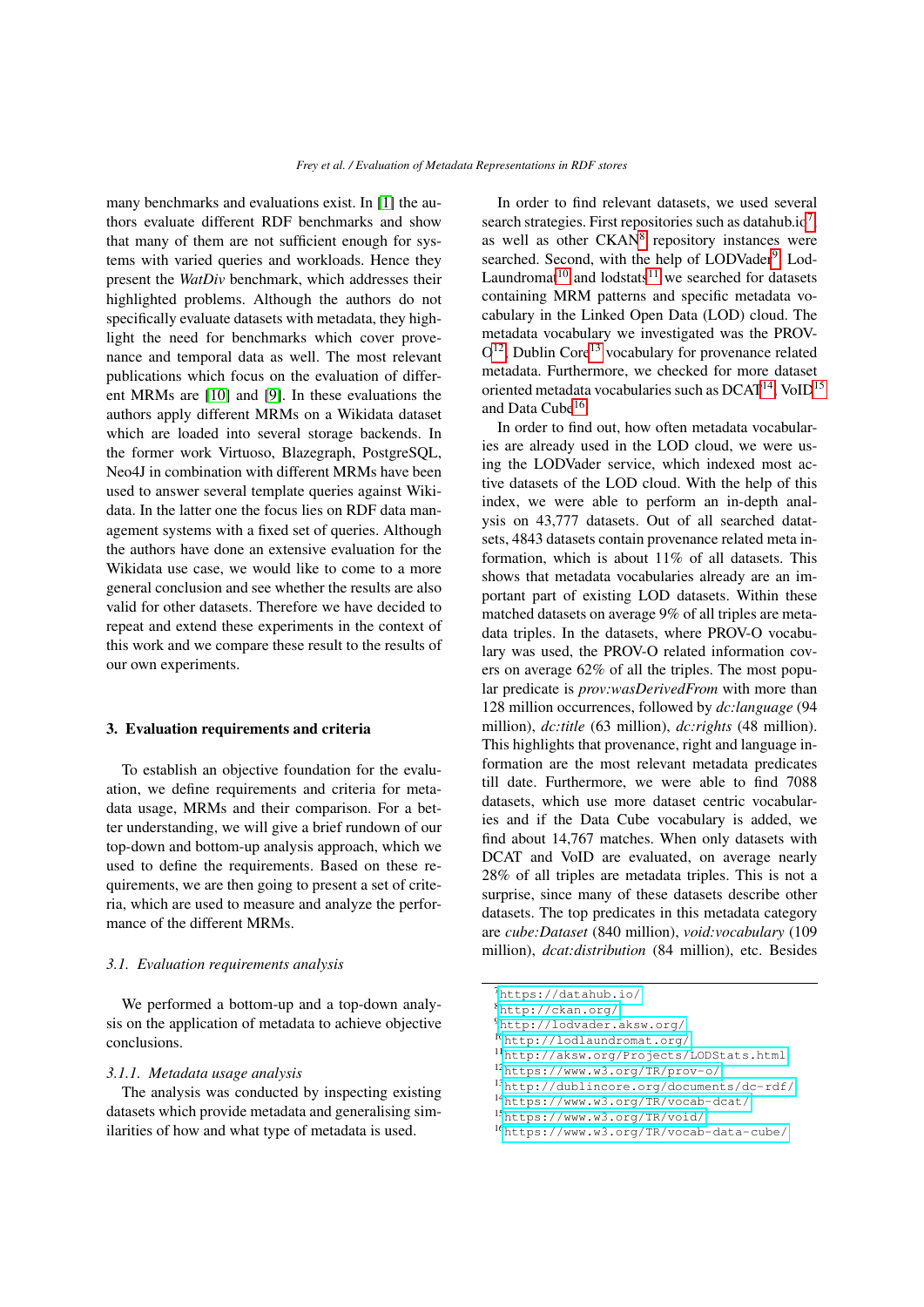we were not able to find datasets which use the Singleton Property MRM. When it comes to RDF reification, we did not find any dataset, which uses *rdf:Statement*. Looking for the standard reification predicates, allowed us to identify 15 datasets, where the number of occurrences of *rdf:subject*, *rdf:predicate* and *rdf:object* differed.

In addition, we requested help via the Seman-tic Web<sup>[17](#page-4-0)</sup> and PROV- $O^{18}$  $O^{18}$  $O^{18}$  mailing lists for known metadata datasets or projects, where the handling and storage of RDF metadata is an essential part. This search pointed us towards *Nano-publications*, *Bio2RDF*, *OpenCitations*.

Overall, the search strategy and metadata vocabulary analysis helped us to find relevant datasets and it showed us that metadata is already used within the Linked Data community, since more than 11% of all datasets contain metadata information.

### *3.1.2. Metadata datasets Analysis*

From the dataset candidates returned by our search strategies, we selected exemplary datasets with more than 5 million triples for a deeper analysis and will present them in the following:

Yago 3: is a prominent knowledge base extracted from Wikipedia and other sources. It stores meta and provenance information per triple using a nonstandardized way of assigning triple-ids via turtle comments. The ids are associated with metadata in the same way as in the other MRMs. While there is a source URL and extraction technique recorded for almost every triple, metadata from other dimensions (e.g. geo location, time) is only available for a very small subset of triples.

Artists Knowledge Graph: In [\[6\]](#page-22-10) a knowledge graph, containing fused data about 161,465 artists from 4 sources, had been created. For every statement a detailed provenance object (explaining sources and the processes the data went through) is recorded, using a role object<sup>[19](#page-4-2)</sup> similar to nary-relation (see next chapter). If the same value for one entity attribute occurs in several datasets, multiple provenance objects are attached to it.

Bio2RDF: Within the Bio2RDF project various datasets from the life sciences have been converted to RDF. More than 30 datasets contain simple provenance information, which describe each graph. A graphs contains all triples from one source. The number of different graphs for the majority of datasets is very small.

LinkLion: is a database for *owl:sameAs* links between entities. In this dataset standard reification is used, to represent which linksets support a specific *sameAs* link. Furthermore, provenance information such as dump time and the used extraction algorithm name are provided.

LinkedGeoData: is a mapping of relational data from OpenStreetMap<sup>[20](#page-4-3)</sup> to RDF. It provides revision metadata information for every node such as version number, user id, timestamp, changeset id.

Linked Clinical Trials: translates XML export files of clinical trials to RDF. For some entities (e.g. facility, drug, condition, address, state, person) the XML document provenance information is kept.

Nano-publications: is a data model, which can be represented in cascaded RDF graphs (one container graph for the nano-publication and three additional graphs for the fact (assertion), provenance and publication information (meta-metadata)). Nanopublications are primarily used in the life sciences. One big dataset $^{21}$  $^{21}$  $^{21}$  consists of 204 million associations between gene and disease concepts. For each of these relations the percentile rank of the match score is stored in combination with other provenance information such as *prov:wasDerivedFrom* and *prov:wasGeneratedBy*. In addition, a nano-publication dataset stores metadata about license, right-holder, authors, creation date. For the checked datasets, the metadata is not diverse, i.e. many/all nano-publications share the same authors.

Open Citations Corpus: The Open Citations Corpus[22](#page-4-5) contains information about the author-created bibliographic references present in publications that cite other publications. It consists of 1,074,415 citing/cited bibliographic resources with a total number of 1,266,820 citation links. For bibliographic entities, provenance and versioning metadata (changes between versions, which agent changed the version and source information) is tracked.

<span id="page-4-0"></span><sup>17</sup>[https://lists.w3.org/Archives/Public/](https://lists.w3.org/Archives/Public/semantic-web/2016Sep/0034.html) [semantic-web/2016Sep/0034.html](https://lists.w3.org/Archives/Public/semantic-web/2016Sep/0034.html)

<span id="page-4-1"></span><sup>18</sup>[https://lists.w3.org/Archives/Public/](https://lists.w3.org/Archives/Public/public-prov-comments/2016Sep/0000.html)

<span id="page-4-2"></span>[public-prov-comments/2016Sep/0000.html](https://lists.w3.org/Archives/Public/public-prov-comments/2016Sep/0000.html) <sup>19</sup>[http://blog.schema.org/2014/06/](http://blog.schema.org/2014/06/introducing-role.html)

[introducing-role.html](http://blog.schema.org/2014/06/introducing-role.html)

<span id="page-4-4"></span><span id="page-4-3"></span><sup>20</sup><https://www.openstreetmap.org/>

<sup>21</sup>[http://datadryad.org/resource/doi:](http://datadryad.org/resource/doi:10.5061/dryad.gn219) [10.5061/dryad.gn219](http://datadryad.org/resource/doi:10.5061/dryad.gn219)

<span id="page-4-5"></span><sup>22</sup>[http://rawgit.com/essepuntato/](http://rawgit.com/essepuntato/opencitations/master/paper/occ-driftalod2016.html)

[opencitations/master/paper/occ-driftalod2016.](http://rawgit.com/essepuntato/opencitations/master/paper/occ-driftalod2016.html) [html](http://rawgit.com/essepuntato/opencitations/master/paper/occ-driftalod2016.html)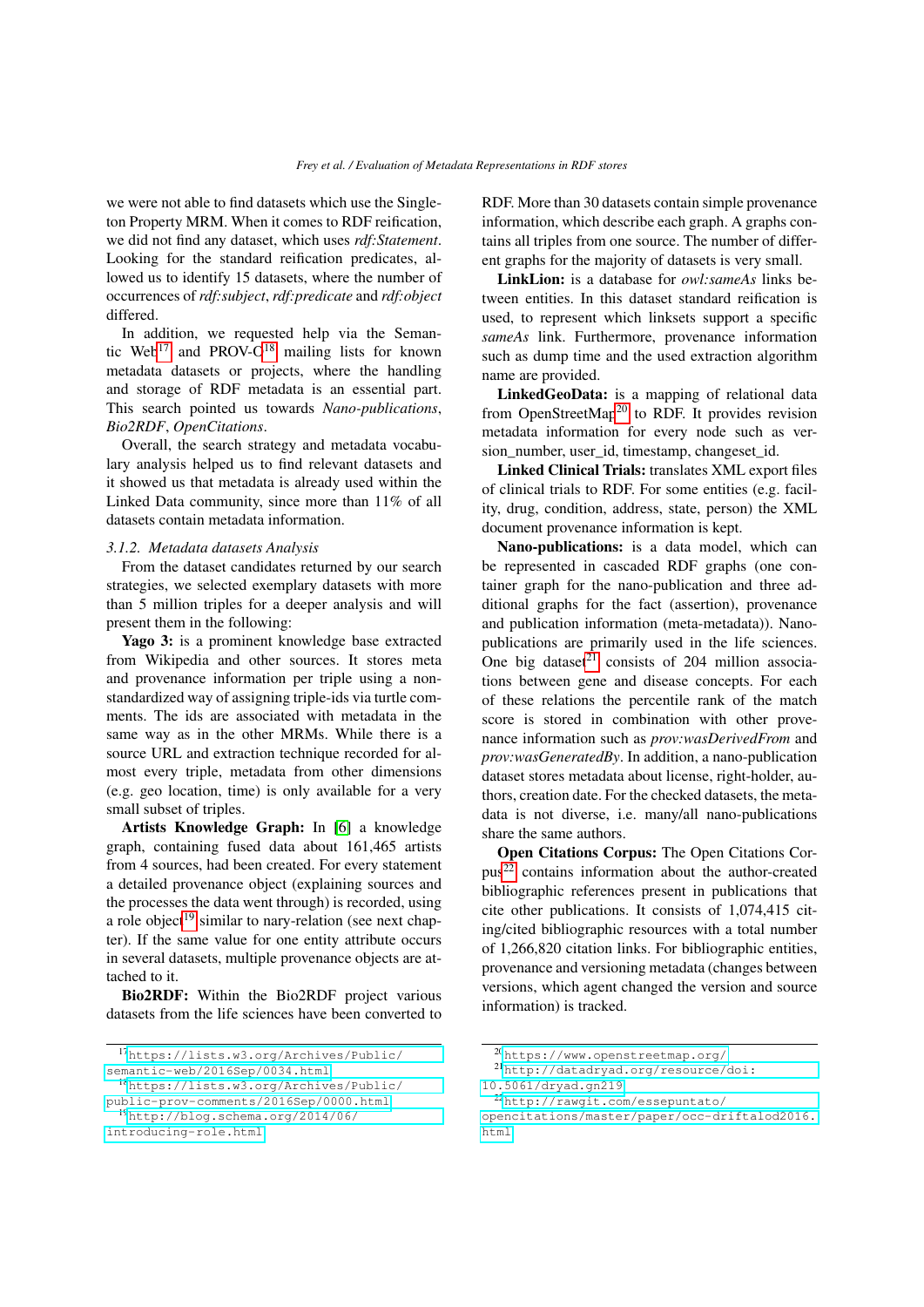Wikidata: Within the Wikidata Statement Model claims (which are similiar to triples in RDF) can be described with qualifiers consisting of keys and values (analogous to MRMs). Qualifiers are used to provide a context or scope for a claim (e.g. how long the *marriedTo*-relation between two persons is valid). In contrast to this factual metadata, there also exists the concept of references, which records provenance for claims. One third of the qualifiers embed the claims in a validity time context.

# *3.2. Evaluation dimensions*

During our investigation, we identified four main dimensions which are influencing the performance of different RDF stores when handling metadata. Due to the fact that this paper focuses on MRMs, we will focus on the MRM dimension and the other dimensions will be discussed only in as much detail as it is required for this work.

# *3.2.1. Dimension: Purpose and types of metadata*

Metadata can be used to record different types of descriptive information at different levels of granularity. The type of information, which is recorded with metadata, can be about facts like the author, the creation date, extraction tools, confidence values, license, file format, storage information and much more. In the context of this evaluation, we defined three granularity levels:

Dataset/Graph level: level which provides information for all entities and statements within the same dataset/graph. For a dataset like DBpedia, this meta information can be information about the Wikipedia version, the Wikipedia chapter language, the number of entities in the dataset, to name just a few examples.

Entity/Resource level: level where all statements about the entity share the same meta information. If facts about an entity from a Wikipedia page are extracted, then the meta information of the Wikipedia page can be used as meta information for all the extracted statements/triples of this entity such as revision information, publication date, number of edits, etc.

Triple level: level where metadata is stored for each statement or triple. When dealing with information from different DBpedia language datasets, it is possible that two or more data sources share information about the same real world entities. In this scenario it is required to store meta information at a triple/statement level in order to use the metadata for filtering or fusion algorithms.

Depending on a given use case, an appropriate granularity level has to be selected.

### *3.2.2. Dimension: MRM*

As shown in Figure [1,](#page-1-2) the way MRMs allow the access of meta information can differ significantly. The analysis of the potential impact of MRMs towards the other dimensions is going to be one of the driving factors of this evaluation. More information about each of these MRMs will be given in section [4.](#page-6-0) In several use cases we identified the requirement for supporting data evolution over time. While it is possible to store both the metadata of a revision (e.g. the date when the name of an entity was changed) as well as the actual previous and next revision of the triple itself (e.g. by connecting the statement ids with a *newRevisionOf* property), we are not going to address the latter, since it overlaps with the research area of triple versioning, which is out of the scope for this work. Related to the topic of data evolution is the ability to extend the metadata model with extra information at a later stage. To the best of our knowledge, this requirement is fulfilled by all the tested MRMs, since they depend on RDF. With RDF it is possible, to add new properties without the need to adapt a schema.

Supporting one or more levels of granularity and the ability to track meta information from different data sources, are two of the requirements for an MRM. Many of the examined datasets have meta information at a dataset level, where the metadata is used to describe the dataset itself or big parts of it. Other datasets, like nano-publications $23$ , support meta information at an entity or statement level. Since metadata might be used to describe data at different granularity levels, it is important that a MRM can be applied at different levels of granularity.

### *3.2.3. Dimension: Dataset characteristics*

Each dataset differs in features such as entity in- /out degrees, property distribution and many more. The datasets which are used in this evaluation should contain real-world data, since these graph features are difficult to reproduce in a synthetic dataset. These dataset characteristics have a direct impact on different measurement values such as the dataset size and query execution time. Therefore we have decided to only use datasets, which use real-world data. In order to verify the impact of MRMs, the level of granularity at which metadata is stored can have an impact on the dataset

<span id="page-5-0"></span><sup>23</sup><http://nanopub.org/wordpress/>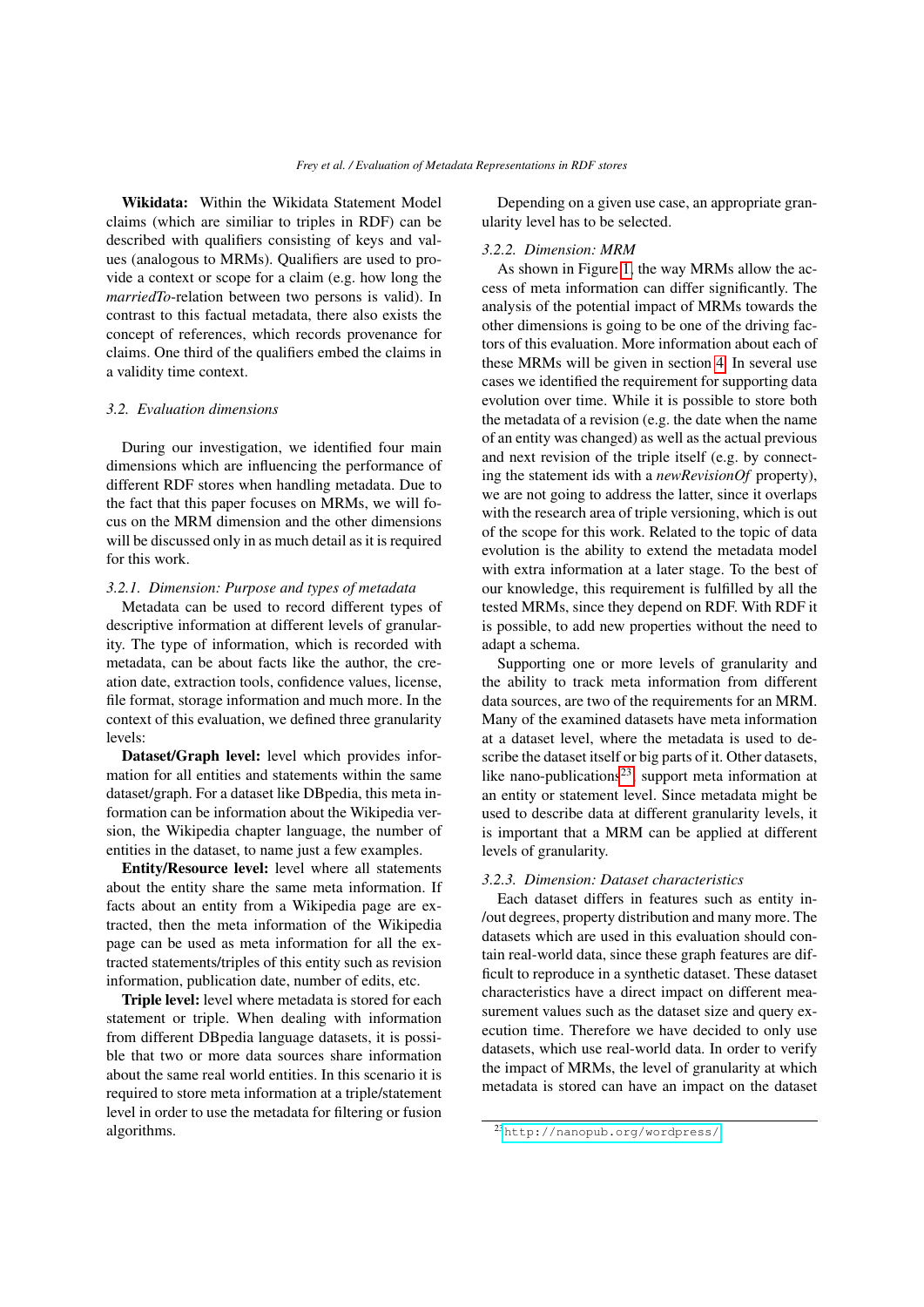size, query complexity and the query execution times. Hence we were only interested in datasets which store metadata at least at the entity or triple level. Furthermore, it is important that metadata contains diverse and not just repetitive data (e.g. different data sources, annotators, dates) and covers different metadata types (e.g. date, provenance) which were seen in the bottomup analysis. Finally the dataset should be big enough, in order to stress the graph backend. These requirements shall ensure that the amount of metadata allows us to create and execute diverse search queries which can not be cached by the backend.

# <span id="page-6-1"></span>*3.2.4. Dimension: Query requirements*

Although the other dimensions have an significant impact on the query execution performance, the queries themselves can differ in complexity and therefore in runtime performance. It is not only the number of triple patterns which impact the execution time, but also the number of used SPARQL features can have a significant impact on a query execution time. The authors in [\[16\]](#page-23-4) have studied complexity classes of different SPARQL elements. The conclusions are summarized in three theorems, which are used for our evaluation when we create simple, medium and hard query templates.

Theorem 1: the evaluation of SPARQL queries with AND and FILTERS depends on the size of the dataset and the number of triple patterns in the query.

Theorem 2: establishes that UNIONs between non union-compatible basic graph patterns (BGPs) are NPcomplete, where two BGPs are union compatible if they share variables.

Theorem 3: states that OPTIONAL values increase also time complexity.

Based on this work we define three complexity classes for the SPARQL templates.

### *3.3. Evaluation Criteria*

Based on the analysis steps and the presented requirements, we deducted the following criteria and give metrics for the evaluation, whenever possible.

*3.3.1. Criteria for metadata representations*

- Storage cost evaluates the size of the metadata representation format and will be measured by triple count and by overall database size in byte.
- Data-only query overhead/impact the addition of metadata to an existing dataset increases the size and complexity of structure significantly, which in terms influences handling update and query

complexity of data-only queries (which do not take metadata into account). Our evaluation measures query time in ms for data-only queries with and without loaded metadata.

- Mixed (metadata and data) query execution time for a set of query templates over data and metadata we compare the execution time (in ms)
- Usability querying over metadata should not result in difficult query formulation for both data and metadata queries. We think the comparison of the number of variables, triple patterns and additional SPARQL elements, which are necessary to query a single triple with a metadata fact, are indicators for the usability of a MRM.
- *3.3.2. Criteria for metadata extension and SPARQL implementations*
- Bulk load evaluates metadata bulk loading capacities for stores and is measured in milliseconds.
- SPARQL conformance evaluates store-specific metadata extensions and measures whether stores are able to handle all SPARQL queries as well as discussed in the individual metadata extensions.

### *3.3.3. Additional criteria*

Backward compatibility of queries - evaluates dataonly queries, which should still work after the addition of metadata without the need to rewrite them.

# <span id="page-6-0"></span>4. Metadata Representation Models

Within the Linked Data community different ways of representing metadata have been developed. The most common MRMs were described in [\[9\]](#page-22-9) and [\[10\]](#page-22-2). This work is going to use the same MRMs for this evaluation. In this section, we are going to present RDFcompliant MRMs and we will have a brief discussion about native metadata support by graph backends. Figure [1](#page-1-2) visualizes the major differences between MRMs and can be used as a visual reference.

### *4.1. RDF compliant techniques*

In order to make it easier for the reader to understand the differences between the MRMs, a running example is used. In the example two entities are shown with birth year values for *Person p1* and *p2* using the *dbo:birthYear* attribute. For each RDF statement metadata about the last modification date (*dc:modified*) exists. The presented query searches for the most current birth date for each distinct person.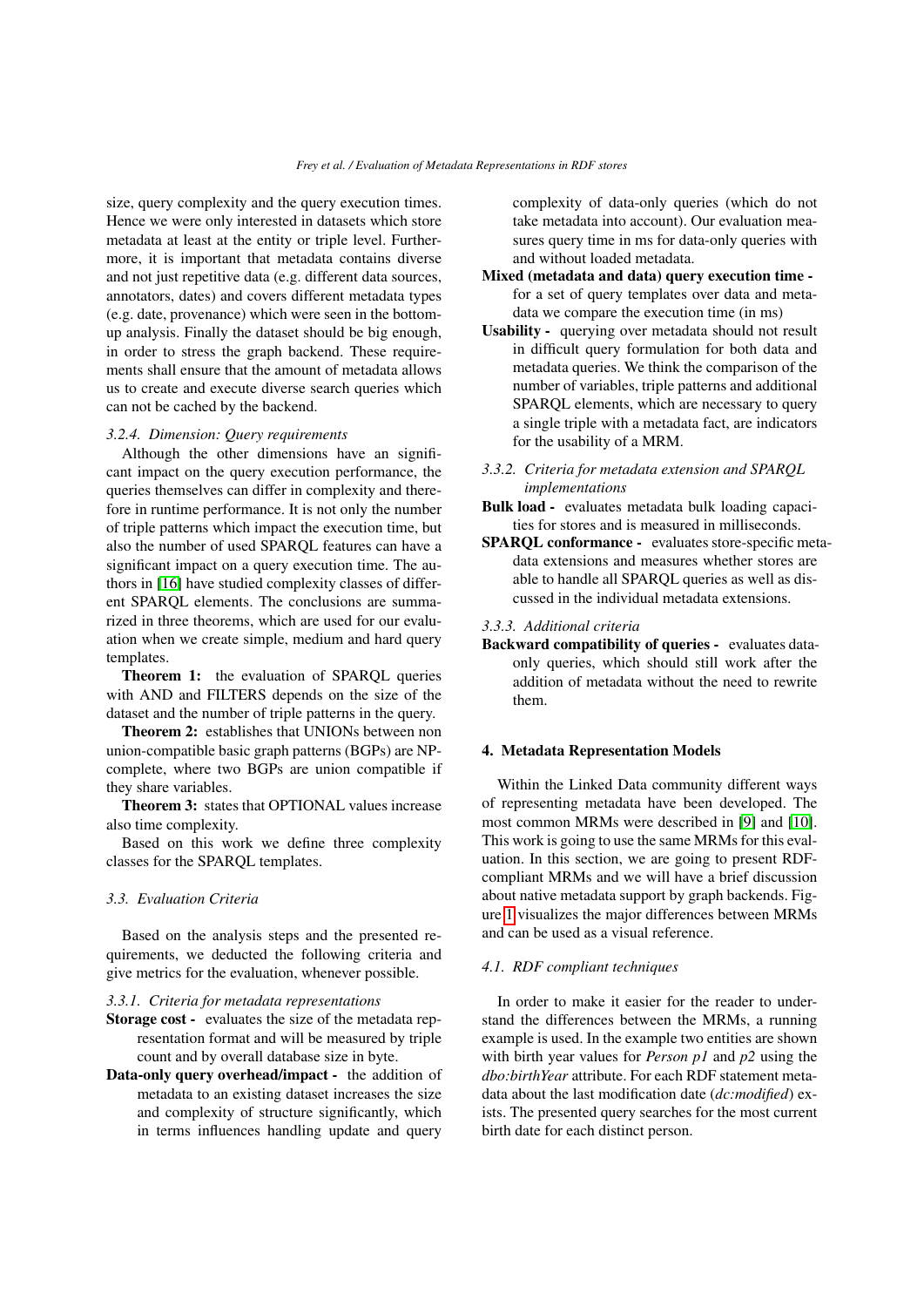### *4.1.1. named graphs*

The *named graph* feature, which is supported by many graph backends, allows the assignment of one IRI for one or more triples as a graph id. The same IRI can then be used as a subject for a metadata entity, which itself can store the metadata about the associated triple(s) as predicates and objects.

```
# data with birth year values for
# Person p1 and p2 (trig notation)
  <g1> { <p1> dbo:birthYear "1981". }
<g2> { <p1> dbo:birthYear "1983". }
<g3> { <p2> dbo:birthYear "1982". }
# metadata:
meta:dbpedia { <g1> dc:modified "2016-11"^^xsd:gYearMonth .
                     <g2> dc:modified "2014-12"^^xsd:gYearMonth .
                    <g3> dc:modified "2012-01"^^xsd:gYearMonth . }
# query
SELECT ?person ?birth {
      { GRAPH ?g {?person dbo:birthYear ?birth } .
GRAPH meta:dbpedia {?g dc:modified ?modified}
      } FILTER NOT EXISTS {
           GRAPH ?g2 {?person2 dbo:birthYear ?birth2 }
           GRAPH meta:dbpedia {?g2 dc:modified ?modified2 }
FILTER ( ?person = ?person2 && ?modified2 > ?modified )
     }
}
```
The *ngraphs* MRM is easy to understand, since it just builds on top of the existing triple format. Hence it is possible to reuse existing data queries. In addition, the metadata can be reached by only adding one additional triple into the search query. Another big advantage of this approach is that fact, that the *ngraphs* MRM is capable of supporting different granularity levels. The same metadata IRI can be reused at dataset, entity and triple level. The one big drawback of the *ngraphs* model is the fact that it uses the *named graph* IRI as a URI for a metadata resource, which itself stores a set of key-value based metadata facts. If the original dataset uses a *named graph* to store the data facts then a *ngraphs* MRM can not be applied in a backward compatible way .

# *4.1.2. RDF reification*

As specified in the RDF standard, it is possible to create a resource which describes a triple and its *subject*, *predicate* and *object*. The resource IRI can then be used to connect provenance or meta information with the triple.

```
# birth year values for
# Person p1 and p2 (turtle notation)
<stmt-56e8> rdf:type rdf:Statement ;
                rdf:subject <p1> ;
                rdf:predicate dbo:birthYear ;
                rdf:object "1981" .
 <stmt-4f83> rdf:type rdf:Statement ;
rdf:subject <p1> ;
                rdf:predicate dbo:birthYear ;
rdf:object "1983" .
 <stmt-4327> rdf:type rdf:Statement ;
rdf:subject <p2> ;
                rdf:predicate dbo:birthYear ;
rdf:objec "1982" .
```

```
# metadata:
  <stmt-56e8> dc:modified "2016-11"^^xsd:gYearMonth .
 <stmt-4f83> dc:modified "2014-12"^^xsd:gYearMonth .
<stmt-4327> dc:modified "2012-01"^^xsd:gYearMonth .
# query
SELECT ?person ?birth {
     { {?g rdf:subject ?person; rdf:predicate dbo:birthYear;
rdf:object ?birth ; a rdf:Statement . } .
        {?g dc:modified ?modified . }
     } FILTER NOT EXISTS {
          {?g2 rdf:subject ?person2; rdf:predicate dbo:birthYear;
               rdf:object ?birth2 ; a rdf:Statement . } .
          {?g2 dc:modified ?modified2 }
          FILTER ( ?person = ?person2 && ?modified2 > ?modified )
     }
}
```
Compared to the *ngraphs* MRM, it is not possible to reuse existing data queries out of the box. In order for them to work, a custom reasoning mechanism would have to be applied. Furthermore each original data triple has to be represented by a resource entity, which itself consists of four statements (*rdf:subject*, *rdf:predicate*, *rdf:object* and *rdf:Statement*). This does not only increase the dataset size, but adds more triple patterns to potential search queries. All four components of a reified resource have to be used as triple patterns in order to find the correct reified triple in the dataset. Although this MRM looks unusual at a first glance, once identified the resource IRI can be used to access data and metadata. Furthermore, it supports datasets, which use named graphs.

### *4.1.3. nary-relation*

A relationship instance is created as a resource of the *subject*-*predicate*-pair instead of the *object* of the triple. The *object* is connected to the relationship resource, using a renamed version of the *predicate* (appending designated suffix). The same relationship resource is utilized, to relate meta information to the statement.<sup>[24](#page-7-0)</sup>

```
# birthyear values for
#Person p1 and p2 (turtle notation)
 <p1> dbo:birthYear <rel-56e8> .
 <rel-56e8> dbo:birthYear-value "1981" .
 <p1> dbo:birthYear <rel-4f83> .
 <rel-4f83> dbo:birthYear-value "1983" .
 <p2> dbo:birthYear <rel-4327> .
  <rel-4327> dbo:birthYear-value "1982" .
# metadata:
 <rel-56e8> dc:modified "2016-11"^^xsd:gYearMonth .
<rel-4f83> dc:modified "2014-12"^^xsd:gYearMonth .
<rel-4327> dc:modified "2012-01"^^xsd:gYearMonth .
# query
SELECT ?person ?birth {
     { { ?person dbo:birthYear ?g. ?g dbo:birthYear-value ?birth . } .
            dc:modified ?modified
     } FILTER NOT EXISTS {
          { ?person2 dbo:birthYear ?g2.
?g2 dbo:birthYear-value ?birth2 . } .
```
<span id="page-7-0"></span><sup>24</sup>[https://www.w3.org/TR/swbp-n](https://www.w3.org/TR/swbp-n-aryRelations/)[aryRelations/](https://www.w3.org/TR/swbp-n-aryRelations/)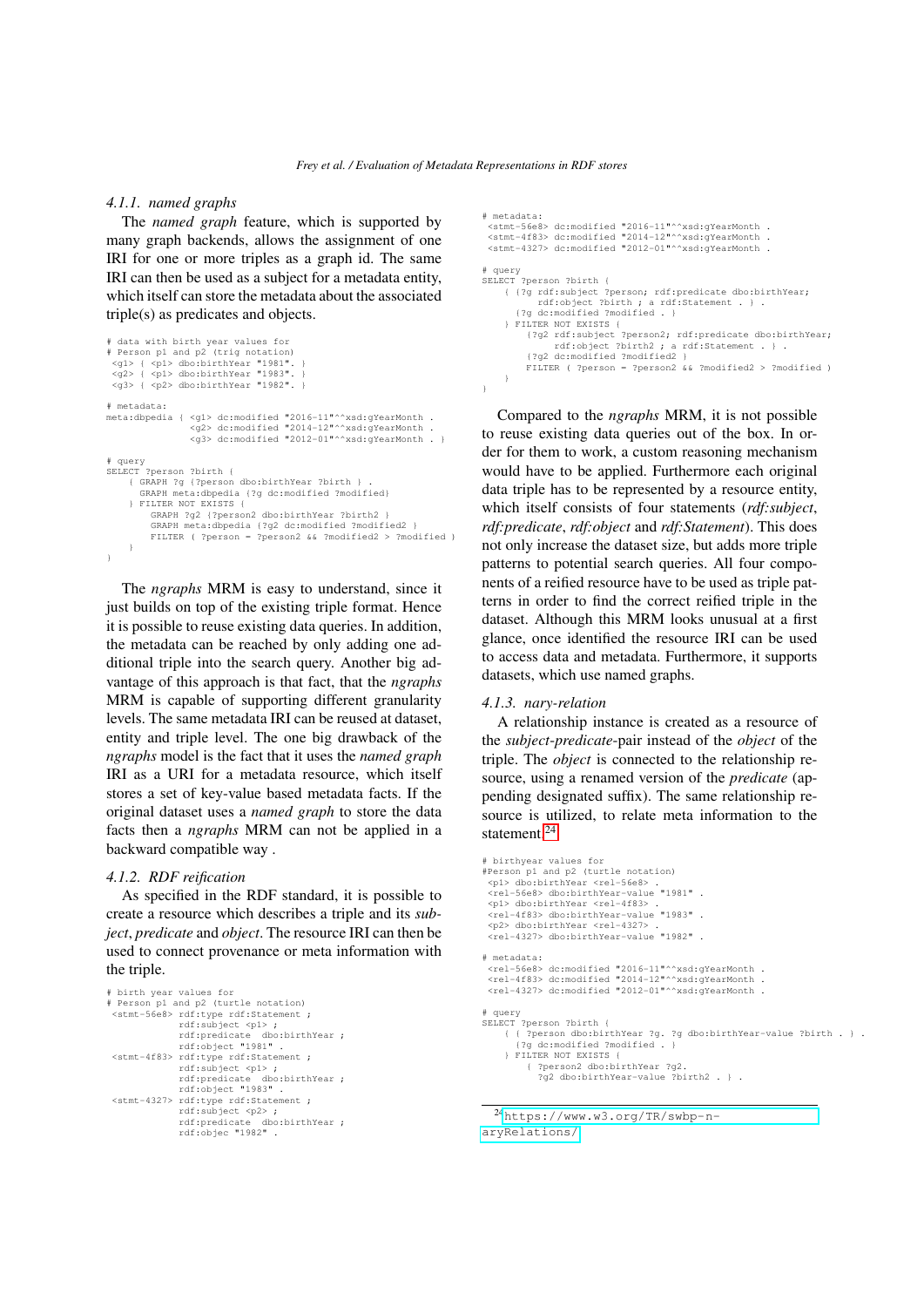```
{?g2 dc:modified ?modified2 }
    FILTER ( ?person = ?person2 && ?modified2 > ?modified )
}
```
Similar to the *standard reification*, an IRI can be used to access data and metadata. In the case of the *nary-relation* MRM the IRI is a relation resource IRI. Due to the introduction of the relation resource IRI one more statement per triple value has to be added. Existing data queries can not be reused, but compared to the *standard reification* fewer triple patterns are required to access either data values or metadata. Furthermore it is possible to support datasets with named graphs.

### *4.1.4. Singleton Property*

}

The singleton property[\[15\]](#page-23-0) scheme uses a unique property for every triple with associated metadata. This unique property deals as a triple identifier, which can be used to describe the statement with meta information. In order to be able to reconstruct the original property of the statement, every singleton property is linked to its original predicate using a *rdf:singletonPropertyOf* relationship.

```
# birth year values for
# Person p1 and p2 (turtle notation)
 <p1> <56e8-783f-9cd3> "1981" .
<p1> <4f83-6cd5-88da> "1983" .
 <sub>p2</sub> <sub>4327-367e-439b> "1982"</sub>
# property reconstruction information
<56e8-783f-9cd3> rdf:singletonPropertyOf dbo:birthYear .
<4f83-6cd5-88da> rdf:singletonPropertyOf dbo:birthYear .
 <4327-367e-439b> rdf:singletonPropertyOf dbo:birthYear .
# metadata:
<56e8-783f-9cd3> dc:modified "2016-11"^^xsd:gYearMonth .
<4f83-6cd5-88da> dc:modified "2014-12"^^xsd:gYearMonth .
<4327-367e-439b> dc:modified "2012-01"^^xsd:gYearMonth .
# query
SELECT ?person ?birth {
     { {?person ?g ?birth .
           ?g rdf:singletonPropertyOf dbo:birthYear .} .
         {?g dc:modified ?modified . }
      } FILTER NOT EXISTS {
            {?person2 ?g2 ?birth2.
?g2 rdf:singletonPropertyOf dbo:birthYear. }
                   {?g2 dc:modified ?modified2 }
            FILTER ( ?person = ?person2 && ?modified2 > ?modified )
      }
}
```
This unique property can be seen as a predicate resource IRI. The predicate resource IRI can be used to access metadata and the original predicate type. Since the predicate resource has the *rdf:singletonPropertyOf* relation, it is possible to use RDFS entailment rules to infer the original statements. When looking at the dataset triples, it is not possible to deduct the direct meaning of a triple predicate. It is always required to use the predicate resource IRI to find the associated *rdf:singletonPropertyOf* property and with it the original predicate. Furthermore it is possible to support datasets with named graphs.

### <span id="page-8-0"></span>*4.1.5. Companion Properties*

As was shown in [\[10\]](#page-22-2), the *singleton property* representation model suffers from the fact that it creates a new property for every statement in order to create globally unique properties. This results in a very uncommon uniform distribution of properties, and therefore, in increased query times.

Since this is a novel MRM, we explain it in more detail compared to the other MRMs. The *companion properties* representation model uses a fixed naming scheme to create a property, which is unique with respect to the subject of the statement. In order to support the naming scheme, an occurrence counter can be utilized when creating the new dataset. An individual occurrence counter is used per property *p* for its subject *s*. The occurrence count is appended as a suffix to every instance of *p*. Every such generated property *cp* has, depending on the used profile, at least one companion property, which is from a graph theoretic view a sibling of *p* with respect to *s*. The IRI of this companion property consists of the IRI of *cp* plus the additional suffix ".SID". For each subject and companion property pair, a statement ID is created which serves as a unique metadata resource identifier for the triple *s cp o* .

The number of different companion property names is bound by  $\sum_{p \in D} (maxOut(p) \cdot 2)$ , where  $maxOut(p)$ is the maximum number of edges per resource for the property  $p$  in the dataset  $D$ . When merging two datasets which use this MRM, the naming scheme should include a dataset specific prefix for the counter values, in order to avoid name collisions. Analogous to a singleton property, RDFS entailment rules can be used to infer the original statements.

```
# birth year values for
# Person p1 and p2 (turtle notation)
 <p1> dbo:birthYear.1 "1981"
      dbo:birthYear.1.SID <sid-56e8> .
 <p1> dbo:birthYear.2 "1983" ;
dbo:birthYear.2.SID <sid-4f83> .
 <p2> dbo:birthYear.1 "1982"
       dbo:birthYear.1.SID <sid-4327> .
# property reconstruction and SID association vocabulary
 dbo:birthYear.1.SID rdf:idPropertyOf dbo:birthYear.1 .
 dbo:birthYear.1 rdf:companionPropertyOf dbo:birthYear .
 dbo:birthYear.2.SID rdf:idPropertyOf dbo:birthYear.2 .
 dbo:birthYear.2 rdf:companionPropertyOf dbo:birthYear .
# metadata:
 <sid-56e8> dc:modified "2016-11"^^xsd:gYearMonth .
<sid-4f83> dc:modified "2014-12"^^xsd:gYearMonth .
 <sid-4327> dc:modified "2012-01"^^xsd:gYearMonth .
# inference "rule"
 rdf:companionPropertyOf rdfs:subPropertyOf rdfs:subPropertyOf .
# query
SELECT ?person ?birth {
{ { ?person ?cp ?birth; ?cpid ?g.
```

```
?cp rdf:companionPropertyOf dbo:birthYear.
?cpid rdf:idPropertyOf ?cp . } .
```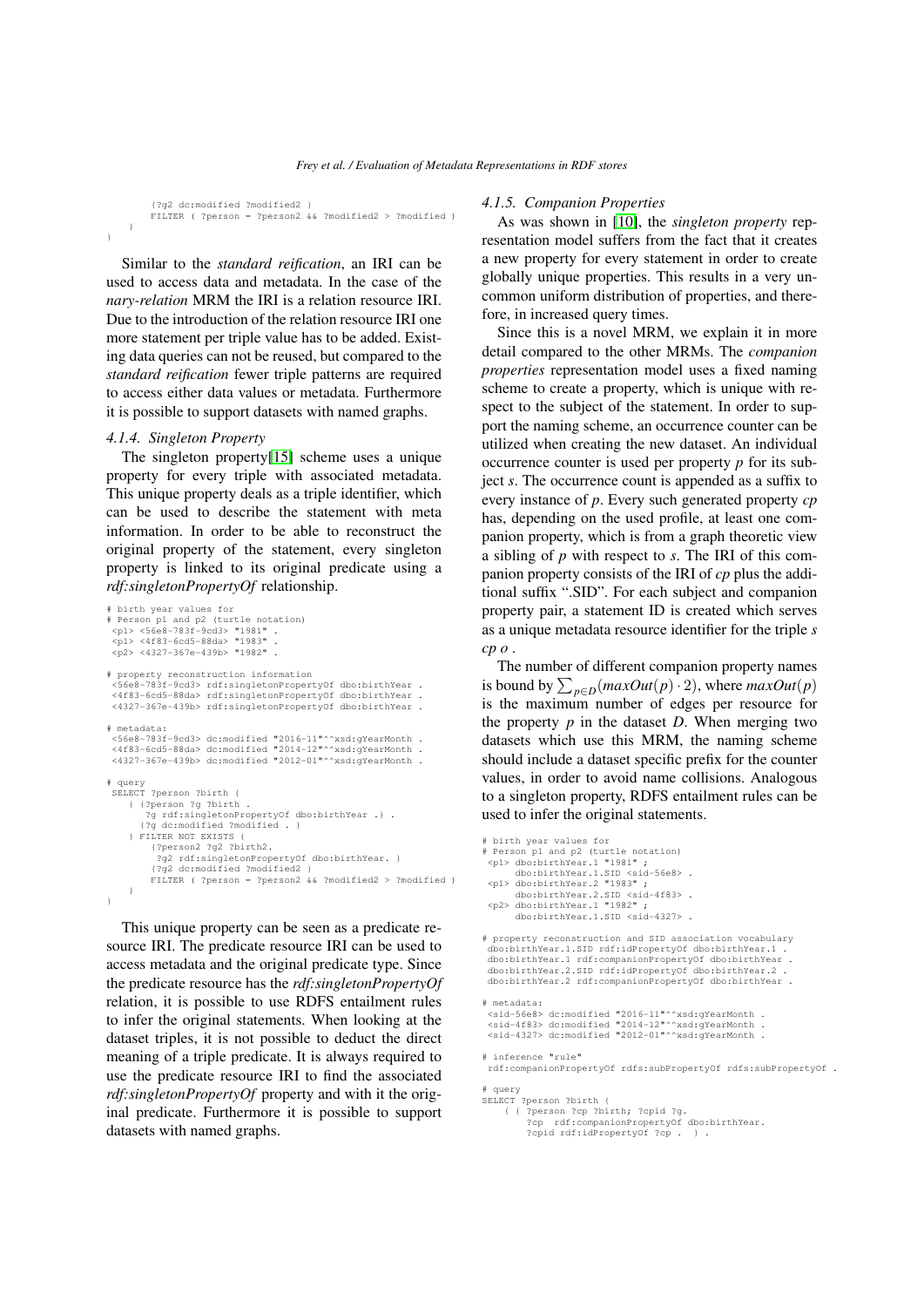```
{?g dc:modified ?modified . }
} FILTER NOT EXISTS {
   { ?person2 ?cp2 ?birth2; ?cpid2 ?g2.
      ?cp2 rdf:companionPropertyOf dbo:birthYear.
?cpid2 rdf:idPropertyOf ?cp2. } .
         dc:modified ?modified2 }
    FILTER ( ?person = ?person2 && ?modified2 > ?modified )
}
```
In contrast to the other triple based MRMs, the identifiers are not required for reconstructing the original triple. Thus it allows, likewise to ngraphs, sharing of statement identifiers and additionally multiple identifiers per statement. This enables companion properties to support different granularity levels.

# *4.2. Vendor Specific Metadata Support in RDF Stores*

Some of the database vendors for RDF stores have already recognized and discussed the potential of adding a custom support for metadata on statement level or a native way of using statement identifiers in their backends. We investigated the online documentation of several major RDF stores and asked their vendors whether they are planning ore already implemented a specific support for metadata. To the best of our knowledge, we provide a short overview of the current state at the time of writing this paper.

### *4.2.1. Blazegraph*[25](#page-9-0)

}

The Java based graph store Blazegraph offers a feature called *Reification Done Right*<sup>[26](#page-9-1)</sup>. It is based on *SPARQL\** and *RDF\** which are well founded [\[8\]](#page-22-11) syntactic extensions of the SPARQL, respectively the Turtle grammar. Since the marketing name of RDF\* is RDR, we are going to refer to RDF\* with the term RDR. The existence of a translation to RDF and SPARQL ensures backward compatibility and provides formal semantics.

Reification feature: RDR To import and bulk load reified RDF data, two additional file formats based on N-Triples and Turtle have been introduced. It allows a statement to occur as subject and/or object of another statement by enclosing it with double angle brackets. «:Bob foaf:age 23» dc:creator :Joe. RDR even supports nested reified statements. Unfortunately, there is one major limitation caused by the translation into RDF. Multiple reifications of the same triple are translated into one standard W3C reification *rdf:Statement*, and therefore, it is not possible to distinguish grouped annotations (e.g., when a confidence score and the tool which produced the data and the score, are stored as individual values, the confidence values only makes sense in the scope of the tool) anymore.

SPARQL reification extension: SPARQL\* Using SPARQL\* it is possible to bind a whole statement or a statement pattern, which can contain variables, to a variable which can be used as subject or object of another SPARQL triple pattern. A new type of SPARQL result sets similar to the notion of RDR allows to fetch reified statements and its attached metadata.

```
SELECT ?age ?src WHERE {
      ?bob foaf:name "Bob" .<br>BIND( <<?bob foaf:age ?age>> AS ?t ) .
      ?t dct:source ?src .
}
```
Besides the support for *CONSTRUCT* and *DE-SCRIBE*, Blazegraph allows data mutation for reified triples using *UPDATE* and *INSERT* queries.

Implementation The reified statement is embedded directly into the representation of each statement about that reified statement. This is achieved by using indices with variable lengths and recursively embedded encodings of the *subject* and *object* of a statement.

# *4.2.2. Virtuoso*[27](#page-9-2)

To the best of our knowledge the Virtuoso backend does not have extensions for handling metadata use cases. The community and an OpenLink employee have discussed a possible extensions <sup>[28](#page-9-3)</sup> <sup>29</sup>, but no additional reification feature has been added to Virtuoso yet. In order to use Virtuoso for provenance and metadata scenarios the RDF-compatible MRMs have to be utilized.

# *4.2.3. Others*

Other RDF store providers have created extensions for storing and retrieving metadata more efficiently. AllegroGraph $30$  supports the handling of metadata with its *Direct Reification* feature, which uses state-ment identifiers. Stardog<sup>[31](#page-9-6)</sup> allows the support of metadata by introducing a statement identifier, which is also used to support property graphs. Both systems provide

<span id="page-9-1"></span><span id="page-9-0"></span><sup>25</sup><https://www.Blazegraph.com/product/> <sup>26</sup>[https://wiki.Blazegraph.com/wiki/index.](https://wiki.Blazegraph.com/wiki/index.php/Reification_Done_Right) [php/Reification\\_Done\\_Right](https://wiki.Blazegraph.com/wiki/index.php/Reification_Done_Right)

<span id="page-9-2"></span><sup>27</sup>[http://Virtuoso.openlinksw.com/dataspace/](http://Virtuoso.openlinksw.com/dataspace/doc/dav/wiki/Main/) [doc/dav/wiki/Main/](http://Virtuoso.openlinksw.com/dataspace/doc/dav/wiki/Main/)

<span id="page-9-3"></span><sup>28</sup>[https://lists.w3.org/Archives/Public/](https://lists.w3.org/Archives/Public/public-lod/2010Oct/0094.html) [public-lod/2010Oct/0094.html](https://lists.w3.org/Archives/Public/public-lod/2010Oct/0094.html)

<span id="page-9-4"></span><sup>29</sup>[http://www.openlinksw.com/weblog/oerling/](http://www.openlinksw.com/weblog/oerling/?id=1572) [?id=1572](http://www.openlinksw.com/weblog/oerling/?id=1572)

<span id="page-9-6"></span><span id="page-9-5"></span><sup>30</sup><http://franz.com/agraph/allegrograph/> <sup>31</sup><http://Stardog.com/>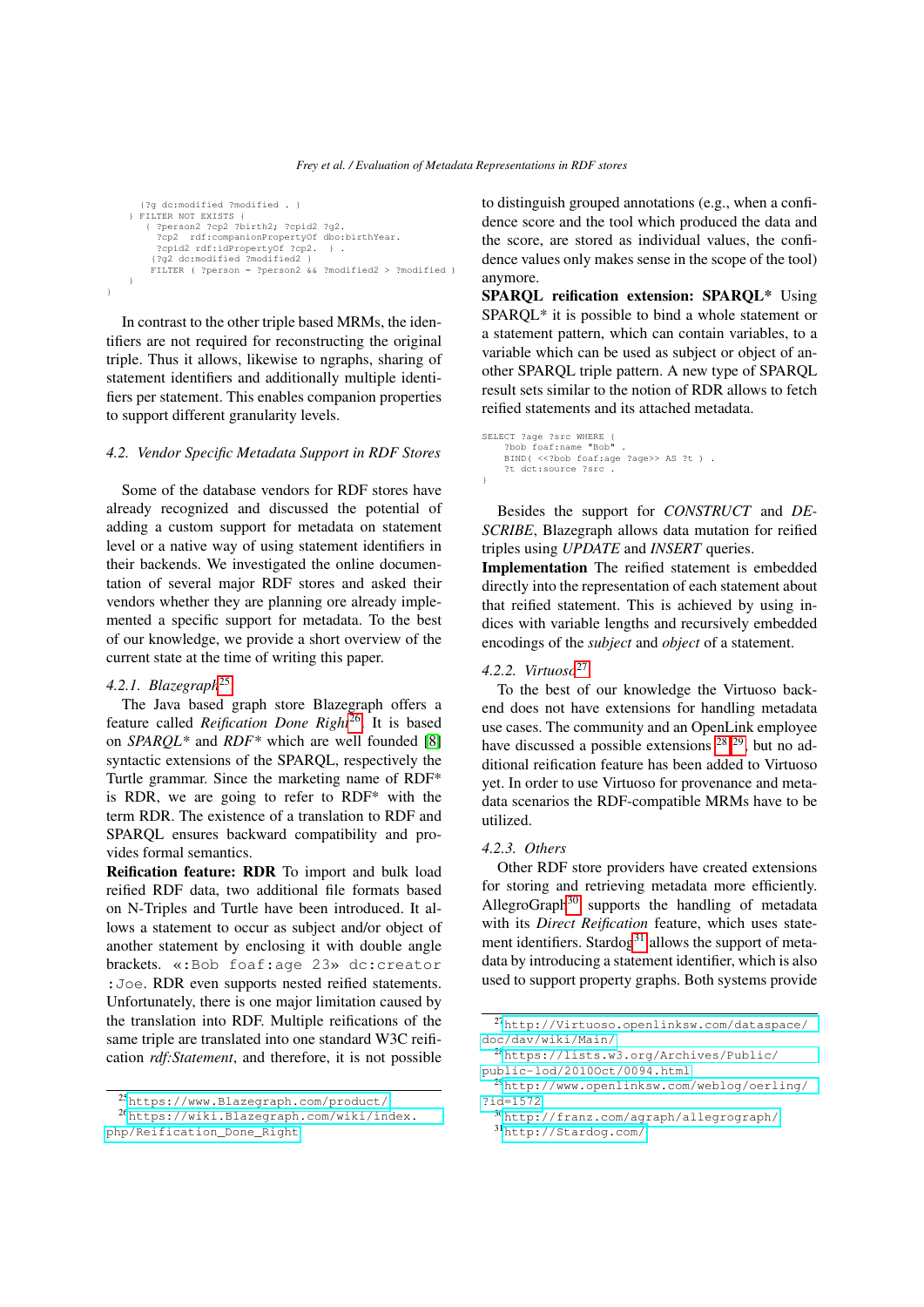a proprietary SPARQL extension to query a statement identifier. Unfortunately at the time of writing this work, none of the systems provide a way to bulk load data making use of statement identifiers. Aside from that, AllegroGraph supports storage and bulk loading of JSON based so-called triple attributes. The fact, that the attributes have to be defined in a schema before they can be loaded, and the missing SPARQL integration limit the usage of this extension.

### <span id="page-10-0"></span>5. Evaluation Datasets with Metadata

Finding suitable datasets for the evaluation is crucial. In section [3](#page-3-0) dataset requirements for this evaluation were discussed. Although synthetically generated data can be used to model real world situations, it is not always possible to reproduce occurrences in real world graphs such as the distribution of the predicates, the graph density and others measures without a thorough analysis of multiple domain datasets. In the context of this work, we decided to use real-world datasets, since we believe that the results can be transferred into other real-world scenarios more easily.

After the review of the available metadata datasets, we decided to use the following RDF datasets for the evaluation:

Wikidata: In order to reproduce and compare the work from [\[10\]](#page-22-2), we reused the same Wikidata dump with time, geospatial and source/reference metadata for a part of the statements (in Wikidata referred to as claims). The converted dataset from 2016/01/04 JSON dump contains over 81 million claims, describing around 16 million entities (out of 19 million entities in total) and using 1600 different properties. The metadata is modelled on a statement level, so a statement id is kept for every claim, but 1.5 million claims have qualifiers (key-value metadata facts like start time of a claim), only. The 2.1 million qualifiers are based on 953 distinct qualifier keys (denoted as metadata key in Figure [1\)](#page-1-2). In the excerpt below a shortened example of two different claims with metadata about the presidency of Grover Cleveland is given. Furthermore the example illustrates the special case, where the same claim occurs more than once, but with different metadata. For a more detailed description about the data we refer to [\[10\]](#page-22-2).

# 2 Wikidata claims about Grover Cleveland <claim1> {

```
<claim1> rdf:type wb:Statement .
# Grover Cleveland held position President of U.S.
```

```
wde:Q35171 wdp:P39 wde:Q11696 .
# start time qualifier of presidency (claim metadata)
```

```
<claim1> wdp:P580 wdq:abb3c2c8a00 .
  # start time qualifier value object
    wdq:abb3c2c8a00 rdf:type wb:TimeValue ;
      wb:timeValue "+1893-03-04T00:00:00Z"^^xsd:dateTime ;<br>wb:timeTimeZone "0"^^xsd:integer ;<br>wb:timePrecision "11"^^xsd:integer ;
       wb:timeCalendarModel wde:Q1985727
   # as 24th president (claim metadata)
<claim1> wdp:P1545 "24" .
}
<claim2> {
    <claim2> rdf:type wb:Statement .
  # Grover Cleveland held position President of U.S.
    wde:Q35171 wdp:P39 wde:Q11696 .
  # as 22nd president
    <claim2> wdp:P1545 "22" .
}
```
Wikipedia history and DBpedia: Since DBpedia data does not come with diverse metadata, we decided to apply the Wikipedia Revision history on top of a company focused dataset. This dataset allows insights into the data evolution of a DBpedia entity, which is going to be part of future research projects.

In [\[5\]](#page-22-12) a system has been presented, which can be used to create an RDF dataset with revision information for a Wikipedia chapter (e.g. French, German, English). We adopted these scripts $^{32}$  $^{32}$  $^{32}$ , to transform the revision metadata XML dumps, which are published every month on Wikipedia, into a Turtle representation. Additionally the script writes metadata such as the corresponding DBpedia instance, the number of revisions per time frames (e.g., months, years), author information, change dates, etc. to the output turtle file.

Considering that on average more than 277 metadata revision statements exist per DBpedia entity, we decided not use the complete DBpedia dataset. Therefore, we extracted data from the German and English DBpedia chapters about companies, their associated locations and persons. Focusing the dataset around companies and their related resources, helped to narrow down the dataset. Due to the different types of entity classes, this dataset still ensures a diverse distribution of entity relations within the graph. The reduced dataset contains more than 83 thousand entities (approx. 37,000 companies, 27,000 places and 19,000 persons). Once extracted, the selected DBpedia resources were enriched with the resource revision meta information for the German and English Wikipedia chapter. Although the revision information is only available per resource, it was applied on a per triple level. This action was performed, in order to allow the usage of MRMs like standard reification, which are designed for triple level associations, only. The meta information, which is associated with every

<span id="page-10-1"></span><sup>32</sup><https://github.com/dbpedia/Historic>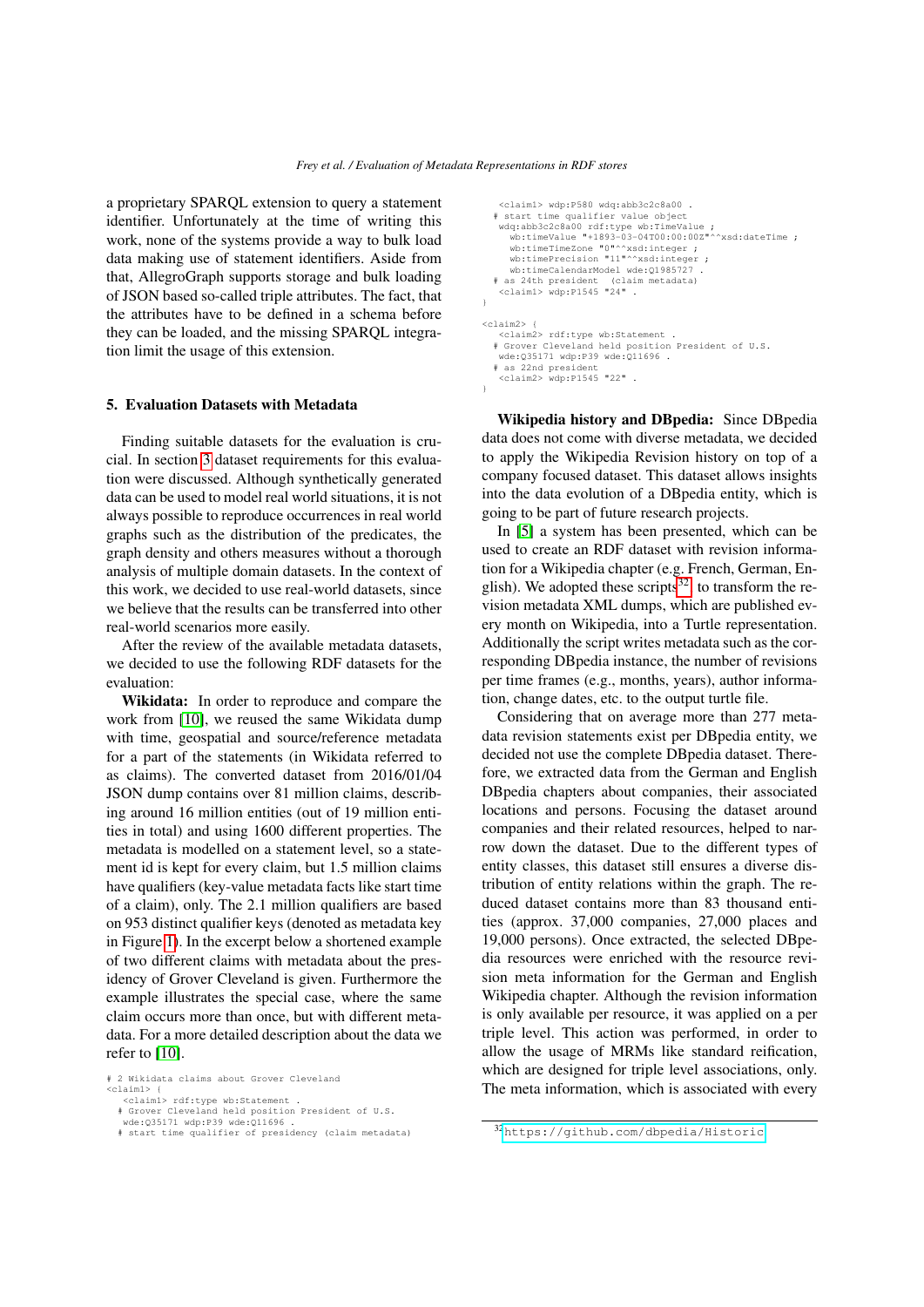triple, comprises aggregated metadata based on all revisions of an article like the number of revisions (total, last 2 years/months), creation and last modification date, but also links to every Wikipedia revision for the article of the triples entity. In the dataset, a dedicated resource exists for every link, which contains additional information such as editor name and date of the revision. While a link to a revision remains stable, the aggregated metadata is dependent on a specific dump file created at a given point of time. We therefore save meta-metadata for this aggregated metadata in the form of a link to the used dump file. Note that storing provenance for the metadata requires reifying the metadata, too. In total over 23 million revisions are associated with the entities. More than 12,800 properties are used for data statements, but just 21 for metadata keys. The dataset is characterized by a 1:10 data/metadata ratio (10 metadata triples for a data triple) and 1:100 data/revision ratio (100 triples of revision information for one data triple). In contrast to the Wikidata dataset the number of metadata statements (948 million revision information statements and 94 million statements for aggregated metadata plus the links to the revisions) exceeds the number of data statements (9.7 million) by two orders of magnitude. This is motivated by use cases where traceability or provenance information make up a greater portion than the data itself. A fragment of the dataset which shows the full aggregated metadata for one entity, with incomplete data and revision links, is listed below.

```
DBpedia dataset with revision metadata (trig notation)
# triples of one entity share same metadata
dbr:Ang_Lee-Statements {
  dbr:Ang_Lee
       rdf:type <http://dbpedia.org/ontology/Person> ;
       foaf:givenName "Ang"@de ;
foaf:surname "Lee"@de ;
       owl:sameAs <http://dbpedia.org/resource/Ang_Lee> ;
}
# aggregated metadata for entity
dbr:Ang_Lee-Meta {
  dbr:Ang_Lee-Statements
dc:created "2001-08-08T08:21:09"^^xsd:dateTime ;
dc:modified "2016-10-14T17:06:34"^^xsd:dateTime ;
       historic:uniqueContributorNb 235 ;
        <http://www.w3.org/2004/03/trix/wp-2/isVersion> 378 ;
       historic:revPerLastMonth1 1 ;
historic:revPerLastMonth2 1 ;
       historic:revPerYear2016 10 ;
       historic:revPerYear2015 10
}
{# meta-metadata for aggregated metadata from above
  dbr:Ang_Lee-Meta
      historic:hasSource historic:de_xml_16_11_14 .
 # links to revisions metadata resources
dbr:Ang_Lee-Statements
      historic:hasMainRevision wiki:wiki/Ang_Lee;
      historic:hasOldRevision
```
# wikiv:index.php?title=Ang\_Lee&oldid=10 , wikiv:index.php?title=Ang\_Lee&oldid=96519084 , wikiv:index.php?title=Ang\_Lee&oldid=9713203 .

}

# <span id="page-11-0"></span>6. Evaluation Setup

To allow a comparison of this work with respect to different evaluation hardware and setup, we reproduced the loading and the quin query pattern experiments from [\[10\]](#page-22-2). In addition, we measured the execution and loading times as well as the database sizes. For this evaluation, we created a DBpedia based dataset which uses Wikipedia revision information as metadata. Combining the results of all the experiments allows us to take a more detailed look on how different MRMs perform for different datasets and use cases.

The evaluation was executed on an Ubuntu 14.04.3 server system with a 3.19.0-33 kernel, Oracle Java 1.8.0\_66, ruby 2.2.5p319, a 1.8GHz Intel Xeon E5- 2630L CPU, 256GB RAM and a 3.6TB hard disk drive. We used Blazegraph in version 2.1.2, Virtuoso 07.20.3215-pthreads and Stardog 4.2.3. The database configuration parameters for Virtuoso and Blazegraph were reused from [\[10\]](#page-22-2). According to the settings in [\[10\]](#page-22-2), we use the recommended 6GB Java heap memory size for Blazegraph. Blazegraph relies on the file system cache to improve disk access and the relatively small memory footprint should keep interruptions by the GC at a minimum. Furthermore, we disabled swap as per recommendation of the Blazegraph performance guide<sup>[33](#page-11-1)</sup>. For Virtuoso we used a buffer according to 32GB available RAM and additional 2GB for the query processor. The recommended settings for Stardog were not sufficient for our dataset. We therefore set java parameters to 32GB heap (for better comparison with Virtuoso) and 32GB as maximum direct memory.

According to our requirements for SPARQL integration and bulk loading we did not consider the vendor specific metadata extensions for Stardog and AllegroGraph due to their limitations. Moreover license restrictions prevent the evaluation of AllegroGraph in this work. Therefore we selected Blazegraph, Stardog and Virtuoso for this evaluation.

# *6.1. Dataset Conversion*

For the experiment which was described in [\[10\]](#page-22-2), we were able to reuse the existing conversion scripts.

To create the DBpedia based dataset, we developed a Java based framework and command line utility $34$ ,

```
33https://wiki.Blazegraph.com/wiki/index.
php/PerformanceOptimization
  34https://github.com/JJ-Author/meta-rdf
```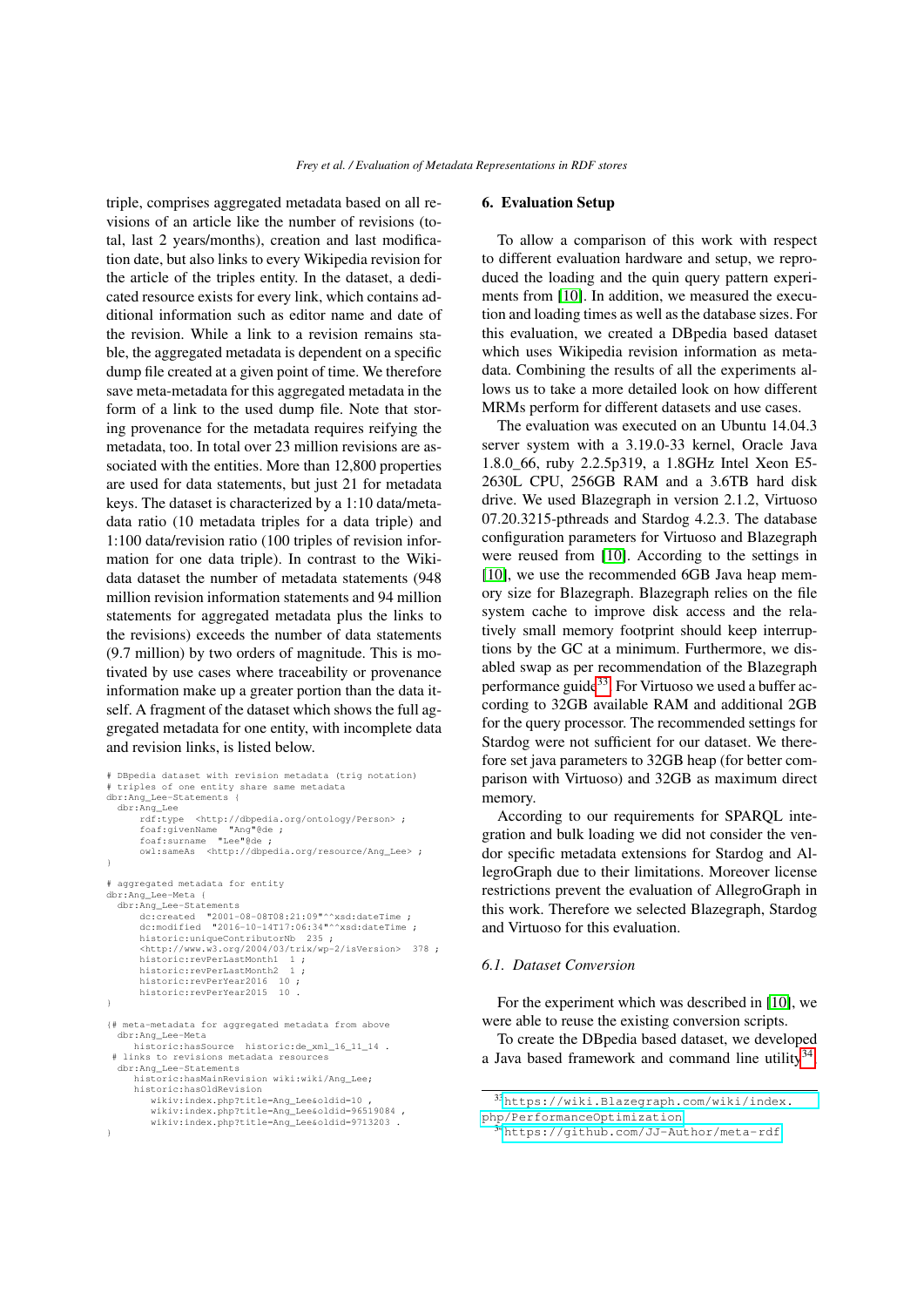which allows us to apply various metadata representation formats on top of datasets. The framework features a novel JSON representation, which allows the association of metadata to quad(s) for different levels of granularity. Once the source dataset is converted into the novel JSON representation, this intermediate JSON-based dataset can be used to create test datasets, which use the different metadata representations. All datasets had been converted into several gzipped nquads (.ntx for rdr) files.

# *6.2. Evaluation Procedures*

The evaluation is separated into two parts. First, datasets are loaded, and the following metrics are measured: loading time, database size, statement count. For every MRM and dataset we created an isolated new database instance to prevent side effects. Once all the data is loaded, the second part, the query execution, is started. For each query template, we restart the backend and clear the cache. Then we run all instances for one query template sequentially.

In order to execute the queries, we adapted  $35$  the framework, which is described in [\[10\]](#page-22-2). We measure both, the execution times and the loading times, by retrieving a ruby time stamp before sending the query, respectively executing the bulk load command and after the execution is finished. The database sizes were measured with the UNIX  $\perp$  s command. We use both a client side and a database internal timeout. The former one is used as a fallback, in case the database timeout did not trigger. For Wikidata we kept the database timeout of 60 seconds and a client timeout of 120 seconds. As we want to evaluate more challenging queries within the DBpedia scenario, we have chosen timeouts of 240 seconds and 400 seconds respectively.

### *6.3. Wikidata Scenario*

For this work we extended the scenario, which is described in [\[10\]](#page-22-2), by evaluating the Blazegraph feature RDR, which had not been studied for the Wikidata use case yet. In order to circumvent the limitation of RDR, that every triple needs to be unique, we do not attach the metadata directly to the data triple. Instead, we use (multiple) statement identifiers as metadata, which are then linked to the actual metadata. This is necessary, to model the Grover Cleveland example listed above. The technique is illustrated in the following example:

<< :s :p :o >> :hasMeta :id1 ; :hasMeta :id2

# *6.3.1. Wikidata Loading Time*

When we looked at the the original experiment webpage<sup>[36](#page-12-1)</sup>, we were surprised about the huge loading times of Blazegraph (e.g. more than 66 hours for ngraphs) in contrast to Virtuoso (4 hours). We repeated loading the data for *ngraphs* and *rdr* with the same database configurations and measured 76 and 80 hours respectively on our machine. We could identify two minor issues in the original setup, which were causing this huge difference. First the original Wikidata dataset uses a non-RDF compliant encoding of dates. When loading the data into the RDF backend, various warnings are recorded in the log-files, which decreased the insertion throughput. We therefore converted the dates into the appropriate format and repeated measuring the loading time and achieved 47 hours for rdr and 44 hours for ngraphs. Furthermore we switched the commit process from an incremental commit to a batch commit. This guarantees a fair comparison to Virtuoso, where indexing and commits have been disabled for the bulk loading procedure. This change resulted in an additional speedup and also reduced the database size. The final results are shown in Table [1](#page-13-0) and will be discussed in section [7.](#page-15-0)

# *6.3.2. Wikidata Quins Experiment*

A quin represents a data-metadata look-up query, where for a data triple pattern  $s, p, o$  the attached metadata key  $k$  and its corresponding values  $\nu$  are queried. For this quin pattern  $(s, p, o, k, v)$  the authors defined 31 templates based on 31 binary masks of length 5 (from  $(0, 0, 0, 0, 1)$  to  $(1, 1, 1, 1, 1)$ ), which define whether the corresponding position of the quin deals as a constant or as a variable in the query. For example the mask  $(1, 1, 1, 0, 0)$  generates queries retrieving all the metadata information for one specific triple (s, p, o are constants and k,  $\nu$ are variables). Every template has 300 query instantiations, whereas for every template the same pool of 300 randomly sampled quin instances is used for the constants in the query. The query instances are translated into the respective representations of the *ngraphs*, *naryrel*, *sgprop*, *stdreif* and *rdr* formats. Figure [2](#page-17-0)

<span id="page-12-0"></span><sup>35</sup>[https://github.com/JJ-Author/wikibase](https://github.com/JJ-Author/wikibase-bench)[bench](https://github.com/JJ-Author/wikibase-bench)

<span id="page-12-1"></span><sup>36</sup>[http://users.dcc.uchile.cl/~dhernand/](http://users.dcc.uchile.cl/~dhernand/wquery/#results) [wquery/#results](http://users.dcc.uchile.cl/~dhernand/wquery/#results)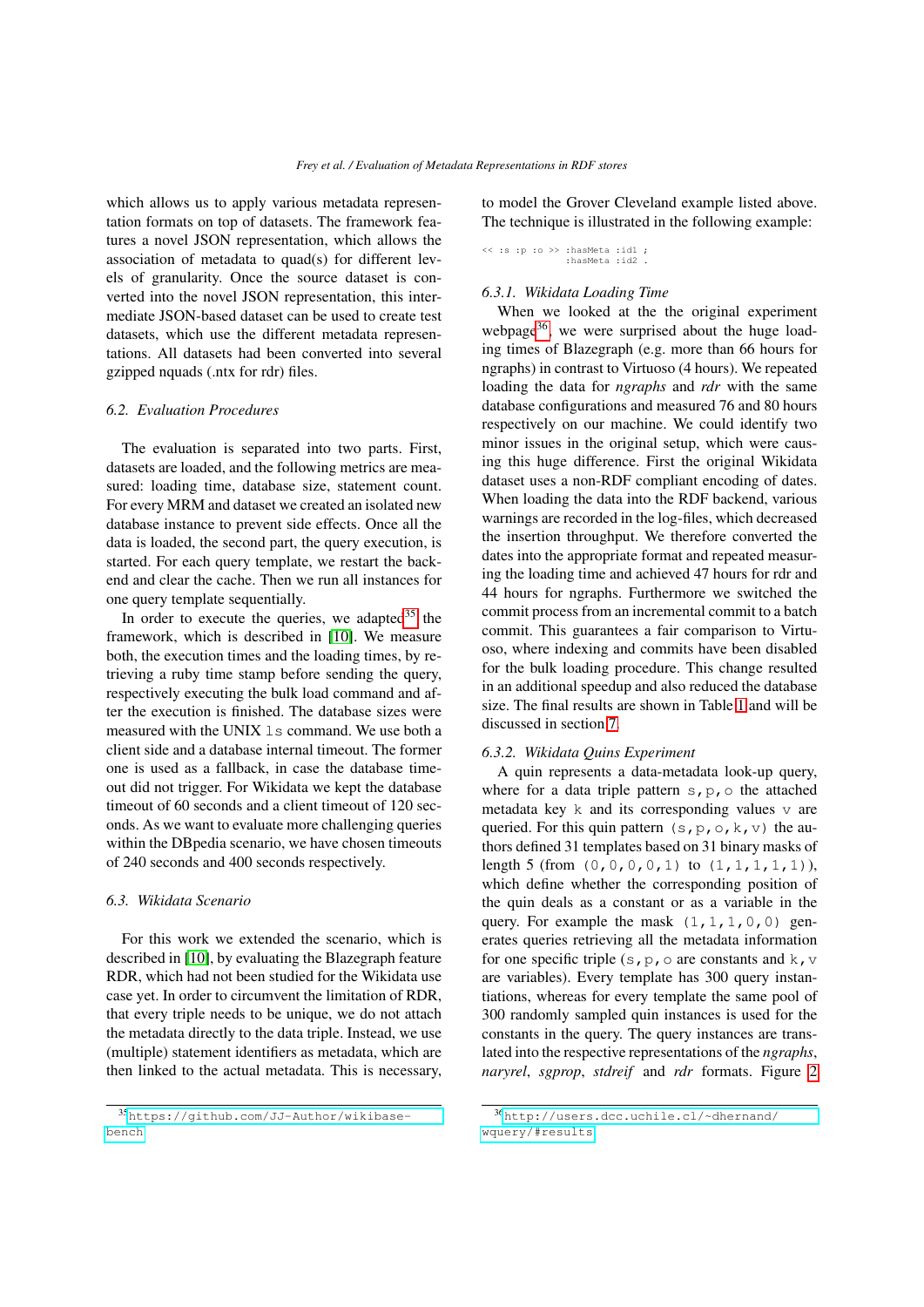| <b>Wikidata experiment</b> The number of statements for the Wikidata  |
|-----------------------------------------------------------------------|
| dataset, its respective loading times and the final database size for |
| the different MRMs.                                                   |

<span id="page-13-0"></span>

|                                 | narvrel     | ngraphs     | sgprop      | stdreif       | rdr         |  |
|---------------------------------|-------------|-------------|-------------|---------------|-------------|--|
| #statements                     | 563,678,588 | 482.371.357 | 563,676,547 | 644, 981, 737 | 563,676,547 |  |
| loading time Virtuoso (hours)   | 3.39        | 3.04        | 3.22        | 3.15          |             |  |
| db size Virtuoso (GiB)          | 45.94       | 46.83       | 46.25       | 45.21         |             |  |
| loading time Blazegraph (hours) | 14.57       | 13.03       | 7.12        | 7.09          | 10.40       |  |
| db size Blazegraph (GiB)        | 60.73       | 98.25       | 60.73       | 60.73         | 66.87       |  |
| loading time Stardog (hours)    | 1.12        | 1.35        | 1.07        | 0.85          |             |  |
| db size Stardog (GiB)           | 32.34       | 56.52       | 32.31       | 32.19         |             |  |

shows the overall results of the 9300 queries for the different MRMs and stores. In addition, we replaced the triple pattern (?p a wikibase:Property) in the queries with an equivalent FILTER EXISTS statement. We studied the different runtime behavior of this optimziation for *ngrahps* and *rdr* which are referred to as *fngraphs* and *frdr*. While this just slightly improves Virtuoso's query execution performance, for Blazegraph various queries do not time out anymore (e.g. *fngraphs*). The performance improvement can be explained with a different query plan, since due to the FILTER statement one join could be omitted. Detailed results are presented on the experiment description website $37$ .

# *6.4. DBpedia Scenario*

For the DBpedia based dataset we used a slightly different setup for loading and created a new set of queries, which we will introduce in this section. Aside from that, we will discuss the support of entity granularity levels and shared metadata.

# *6.4.1. Potential dataset sizes study and MRM comparison*

Before creating the DBpedia based dataset, we evaluated how data statements should be combined with its corresponding metadata. Furthermore we analyzed how queries should be constructed for the different MRMs and counted its number of patterns and variables. As outlined in the introduction, knowledge graphs can contain merged entity attributes, which have been retrieved from different sources. Hence it is required to track meta information at a statement level. In order to gain statement level metadata, the revision metadata is replicated for every triple of a DBpedia entity. We created a sample dataset for each MRM consisting of 100 DBpedia entities and their Wikipedia revision meta information.

Dataset sizes: Table [2](#page-14-0) highlights that the dataset sizes vary significantly. The input raw data size is about 1.2 MB for 100 entities. When different MRMs are applied on the data, the dataset sizes vary from about 20MB to more than 2.8 GB. Table [2](#page-14-0) clearly shows that *cpprop* and *ngraphs* MRM are using a lot less triples than the other MRMs for the same amount of information. Since on average nearly 950 statements describe the revision history of an entity, repeating all these metadata statements per data triple has a knockon effect on the size of the MRM datasets. Due to the high number of meta information per triple, this experiment shows very strongly the different characteristics of these MRMs. Based on these results, we estimated that for 100.000 entities the dataset size will grow to more than a terabyte when applied on our evaluation DBpedia dataset. Furthermore the results in Table [2](#page-14-0) show, that both the *named graphs* and the *companion property* MRMs support factorization, by using the same identifier for all statements of a resource, which share metadata. Therefore both MRMs support the storage of meta information at different levels of granularity.

Due to the large dataset sizes for some MRMs, we decided to introduce a shared resource, which holds metadata information for one DBpedia entity. For each representation format, which does not support factorization, we link to the shared resource only once per statement, instead of attaching every metadata fact to it. This strategy allows to emulate an on entity level granularity in a cost effective manner. For rdr we apply this technique for the revisions, only. However the aggregated metadata is applied on triple level, using nested rdr statements. The resulting differences are displayed with *shared* in Table [2.](#page-14-0) Once a shared metadata resource is introduced for each statement, the

<span id="page-13-1"></span><sup>37</sup>[http://vmdbpedia.informatik.uni-leipzig.](http://vmdbpedia.informatik.uni-leipzig.de:8088/frey/meta-evaluation/) [de:8088/frey/meta-evaluation/](http://vmdbpedia.informatik.uni-leipzig.de:8088/frey/meta-evaluation/)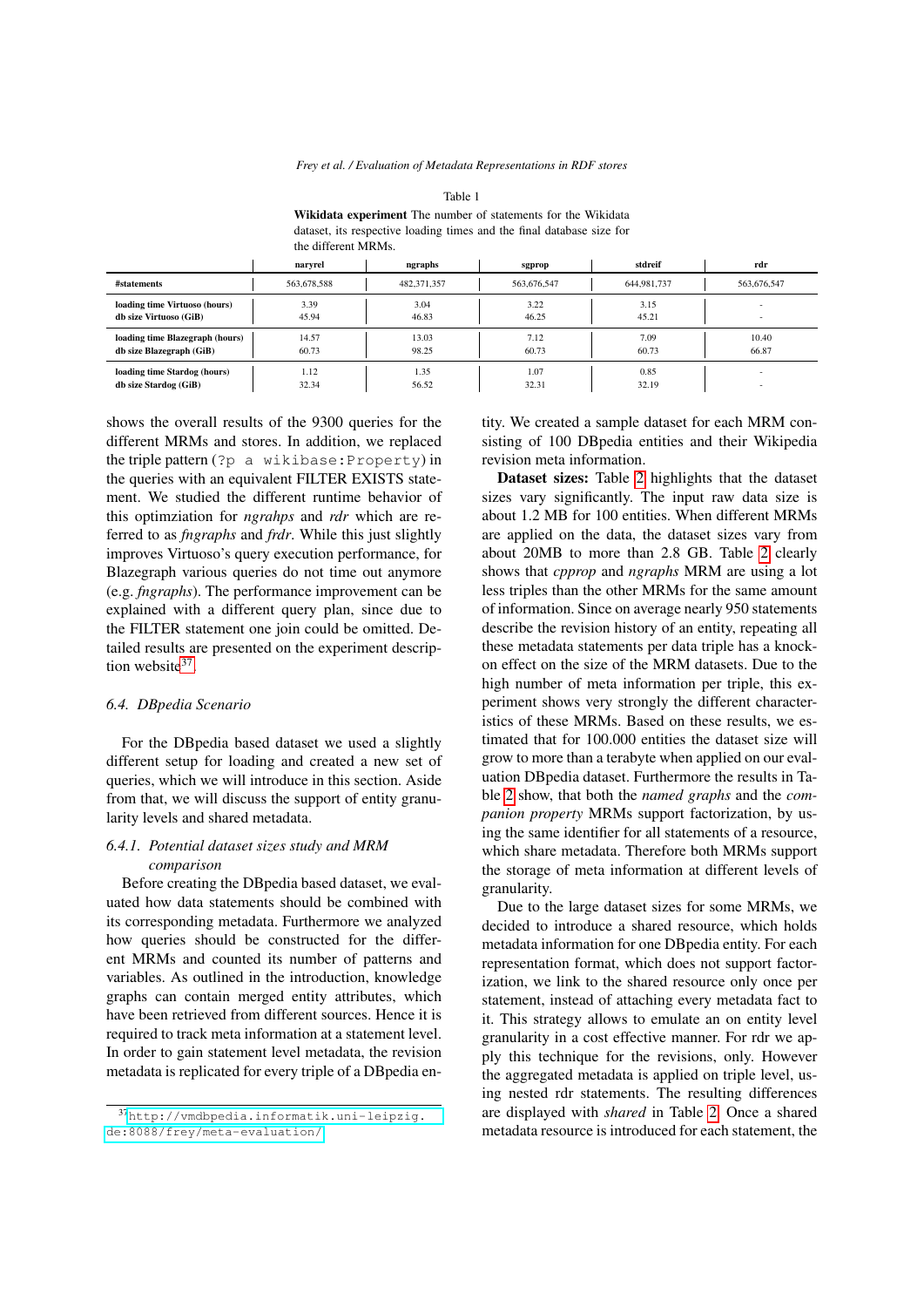#### Table 2

<span id="page-14-0"></span>Comparison for a set of 100 DBpedia entities and its revision metadata (95,864 meta facts, 950 on avg. per entity). Furthermore the query complexity between different MRMs is compared. Note: The first number in the statements count column of rdr MRMs corresponds with the number of rdr (nested) statements in the database, whereas the second represents the number of triples, obtained by unnesting the rdr statements. The file format for rdr is .ntx, an extension of N-Triples.

|                  | # statements            | .nq file size (MB) | backward comp.            | #(triple<br>patterns) | #(overhead variables) & #(sparql<br>elements) |
|------------------|-------------------------|--------------------|---------------------------|-----------------------|-----------------------------------------------|
| raw data         | 8,444                   | 1.16               |                           |                       |                                               |
| cpprop           | 115,822                 | 19.76              | yes - w/ rdfs reasoning   | 5                     | 3                                             |
| naryrel          | 11,202,942              | 2161.53            | no                        | 3                     | $2 & 1$ BIND + 3 string-functions             |
| naryrel (shared) | 122,812                 | 21.36              | no                        | 4                     | $3 & 1$ BIND + 3 string-functions             |
| ngraphs          | 104,308                 | 19.34              | quads: no / triples: yes  | 2                     | 1 & 1 GRAPH                                   |
| rdr              | 11,126,845 / 22,169,250 | $2856.60$ (.ntx)   | quads: no / triples: yes  | 2                     | 1 & 1 BIND                                    |
| rdr (shared)     | 246,947 / 314,499       | $44.55$ (.ntx)     | quads: no / triples: yes  | 3                     | 2 & 1 BIND                                    |
| sgprop           | 11,202,942              | 2193.75            | yes - w/ rdfs reasoning   | 3                     |                                               |
| sgprop (shared)  | 122,812                 | 21.52              | yes - w/ rdfs reasoning   | 4                     | 2                                             |
| stdreif          | 11,354,934              | 2188.17            | yes - w/ custom reasoning | 5                     |                                               |
| stdreif (shared) | 141,316                 | 24.63              | yes - w/ custom reasoning | 6                     | 2                                             |

dataset sizes only vary slightly between all the MRMs with the *ngraphs* MRM using the least amount of space and stdreif as well as rdr the most.

Query complexity: As outlined in [4,](#page-6-0) the data layout and the query structure differ between MRMs, the query complexity has to be analysed for each MRM. First the number of triple patterns and the number of extra SPARQL elements has to be considered. This gives an indication of how easy it is to read, understand and create a search query. Hence it might have an impact on how a MRM is going to be adopted by other practitioners. The amount of extra triple patterns and the number of extra SPARQL elements (e.g. *GRAPH*, *BIND*) for each MRM search query is shown in the last two columns of Table [2.](#page-14-0) The second last column shows the number of triple patterns which are required to find a metadata statement which is associated to a data statement. A query which is based on the *Singleton Property* requires 2 triple patterns to reach the meta information and one more triple pattern to access it. If the meta information is shared for different data statements, then an additional triple pattern is required to access the meta information. This adds up to 3 or 4 triple patterns per query, depending on whether the meta information is shared or not. On top of the extra triple patterns, additional variables or SPARQL elements have to be added to the query. They are displayed in the last column of the table. When looking at the last two columns of the table, the *ngraphs* and *rdr* MRMs show the easiest usability, since the query complexity for these MRMs is the lowest.

In addition, we checked the backwards compatibility for data queries, meaning the ability to execute existing data queries on a mixed dataset with graph and metadata statements. This is shown in the second last column. Apart from the *naryrel* MRM, all other MRMs support at least basic backward compatibility, if using a reasoning strategy. The *ngraphs* and *rdr* MRM only support backward compatibility for queries, which do not use the RDF named graph feature. But they do not need to rely on reasoning, in case triples are used, only. If the named graph feature of an RDF dataset is required, the graph IRI has to be treated as metadata, if using *ngraphs* or *rdr* MRM, or one of the other MRMs has to be used.

### *6.4.2. DBpedia Loading Times*

For the DBpedia datasets we started pre-loading the revisions metadata first. This part of the metadata is independent of the used MRM. We then replicated this database to load the MRM-specific parts of the dataset. Unfortunately we could use this strategy for the triple based MRM, only. Blazegraph and Stardog use a different indexing for rdr and ngraphs, which does not allow to use the triple based pre-loaded database. For virtuoso it was possible to reuse the database for ngraphs.

# *6.4.3. Query Templates*

The query complexity theorems described in [3.2.4](#page-6-1) were used as the basis for the creation of the query templates for this evaluation.

In order to allow a meaningful comparison between the different MRMs, we need to define a set of queries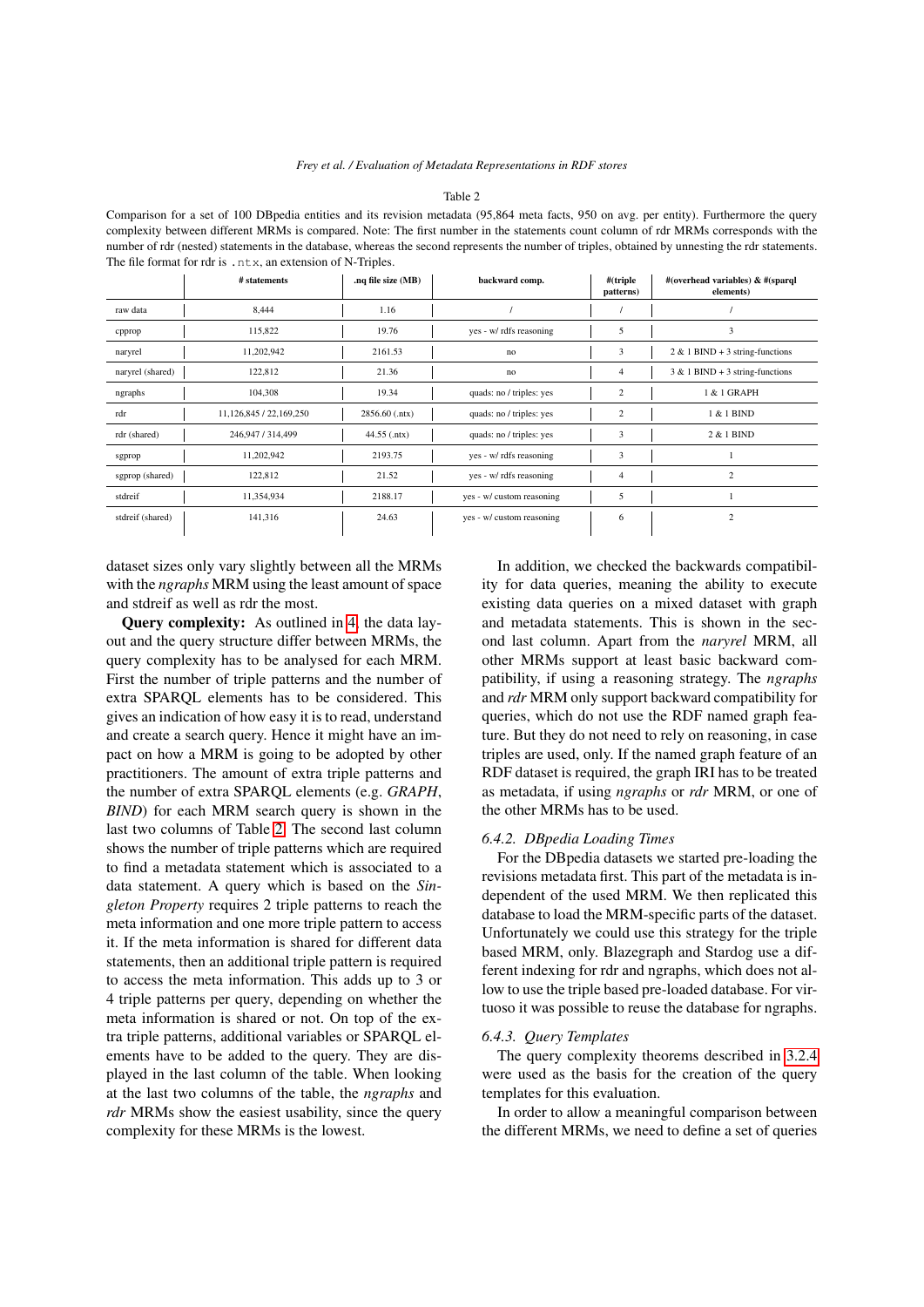### Table 3

<span id="page-15-2"></span>DBpedia experiment: Number of statements for the DBpedia based dataset, its respective loading times and the final database size for the different MRMs. All loading times are in hours, whereas database sizes are in GiB. In the second row the number of statements without counting the revision metadata is shown. The overhead of the MRM in row 2 is illustrated in contrast to the most compact representation ngraphs in row 3 for a simpler comparison.

|                                  | cpprop        | narvrel       | ngraphs       | sgprop        | stdreif       | rdr           | data          | revision<br>metadata |
|----------------------------------|---------------|---------------|---------------|---------------|---------------|---------------|---------------|----------------------|
| total # statements               | 1,065,086,298 | 1,078,194,485 | 1,051,908,211 | 1,078,194,485 | 1,104,459,275 | 1,213,393,958 | 957,576,433   | 947,842,639          |
| w/o revisions                    | 117.243.659   | 130.351.846   | 104,065,572   | 130.351.846   | 156,616,636   | 265,551,319   | 9,733,794     | $\Omega$             |
| MRM overhead compared to ngraphs | 13,178,087    | 26,286,274    | $\mathbf{0}$  | 26,286,274    | 52,551,064    | 161,485,747   | $-94,331,778$ |                      |
| time (MRM) part Virtuoso         | 0.39          | 0.47          | 0.60          | 0.46          | 0.48          |               | 0.29          | 2.14                 |
| time complete dataset Virtuoso   | 2.53          | 2.61          | 2.73          | 2.60          | 2.61          |               | 2.43          |                      |
| db size Virtuoso                 | 37.71         | 39.46         | 38.26         | 39.92         | 38.92         |               | 33.96         | 32.65                |
| time (MRM) part Blazegraph       | 3.46          | 4.61          |               | 4.83          | 5.40          |               | 0.09          | 42.51                |
| time complete dataset Blazegraph | 45.98         | 47.13         | 42.51         | 47.35         | 47.91         | 29.31         | 42.60         |                      |
| db size Blazegraph               | 77.03         | 79.72         | 157.61        | 80.34         | 80.07         | 89.25         | 68.63         | 66.60                |
| time (MRM) part Stardog          | 0.50          | 0.66          |               | 0.56          | 0.56          |               | 0.17          | 0.97                 |
| time complete dataset Stardog    | 1.48          | 1.64          | 1.75          | 1.54          | 1.53          |               | 1.15          |                      |
| db size Stardog                  | 76.94         | 77.97         | 86.27         | 78.72         | 73.58         |               | 67.09         | 56.86                |
|                                  |               |               |               |               |               |               |               |                      |

which cover different query types and complexities. As in [\[10\]](#page-22-2) we also use query templates. But instead of applying systematic pattern based generation, we define a set of individual and heterogeneous templates (based on one template variable), which differ in complexity, the number of triple patterns and used SPARQL features.

The SIMPLE class is characterized by queries with a low number of triple patterns while MEDIUM class applies for queries containing a large number of triple patterns. Queries consisting of more than one non union-compatible UNION or more than one OP-TIONAL are classified as HARD. As outlined in the introduction, knowledge fusion is an important use case if multiple, overlapping graphs are combined in one knowledge graph. Inspired by this use case, we defined 2 templates For each class which were inspired by a knowledge fusion use case. We choose randomly a set of 40 instances from the DBpedia dataset to populate the templates.

In order to measure the overhead of a MRM, when executing data queries, we have created two versions for each template. The first template version executes queries over the data only and the second query template over the data and the metadata. In the results section, these queries are denoted as *data* (DBQ) and *mixed* queries (DBM) respectively. A description of the used data and mixed patterns can be seen in Ta-ble [4.](#page-16-0) We refer to the experiment website<sup>[38](#page-15-1)</sup> for the SPARQL syntax of the used templates and query instances.

# <span id="page-15-0"></span>7. Evaluation Results

This section will discuss the results of the Wikidata and DBpedia experiments which will be followed by a general discussion about findings.

# *7.1. Loading times and sizes*

When looking at the statement counts in Table [1,](#page-13-0) ngraphs can be identified as the most compact representation. Sgprop and rdr are the most compact triple based MRMs. In the Wikidata scenario, an naryrel serialization scheme similar to sgprop is used, which links the p-NARY-value edges shown in Figure [1](#page-1-2) to its original predicate names p. Thus it has a higher number of statements. When we examined database sizes, we observed it the other way around. While the stdreif MRM transformation results in the highest number of statements, it consumes the least storage in the database files and ngraphs the most, due to the fact that additional index structures for the graph identifiers are maintained. For Blazegraph and Stardog this additional overhead is ranging from 60 to 75 %. Virtuoso uses index structures for graphs per se, which results in an overhead less than 4%. Rdr does consume more storage than the triple based MRMs but less than ngraphs. The difference between the triple based MRM is not significant. Blazegraph increases its journal file with fixed memory blocks (extents), which explains the equal sizes for all triple MRMs.

<span id="page-15-1"></span><sup>38</sup>[http://vmdbpedia.informatik.uni-leipzig.](http://vmdbpedia.informatik.uni-leipzig.de:8088/frey/meta-evaluation/) [de:8088/frey/meta-evaluation/](http://vmdbpedia.informatik.uni-leipzig.de:8088/frey/meta-evaluation/)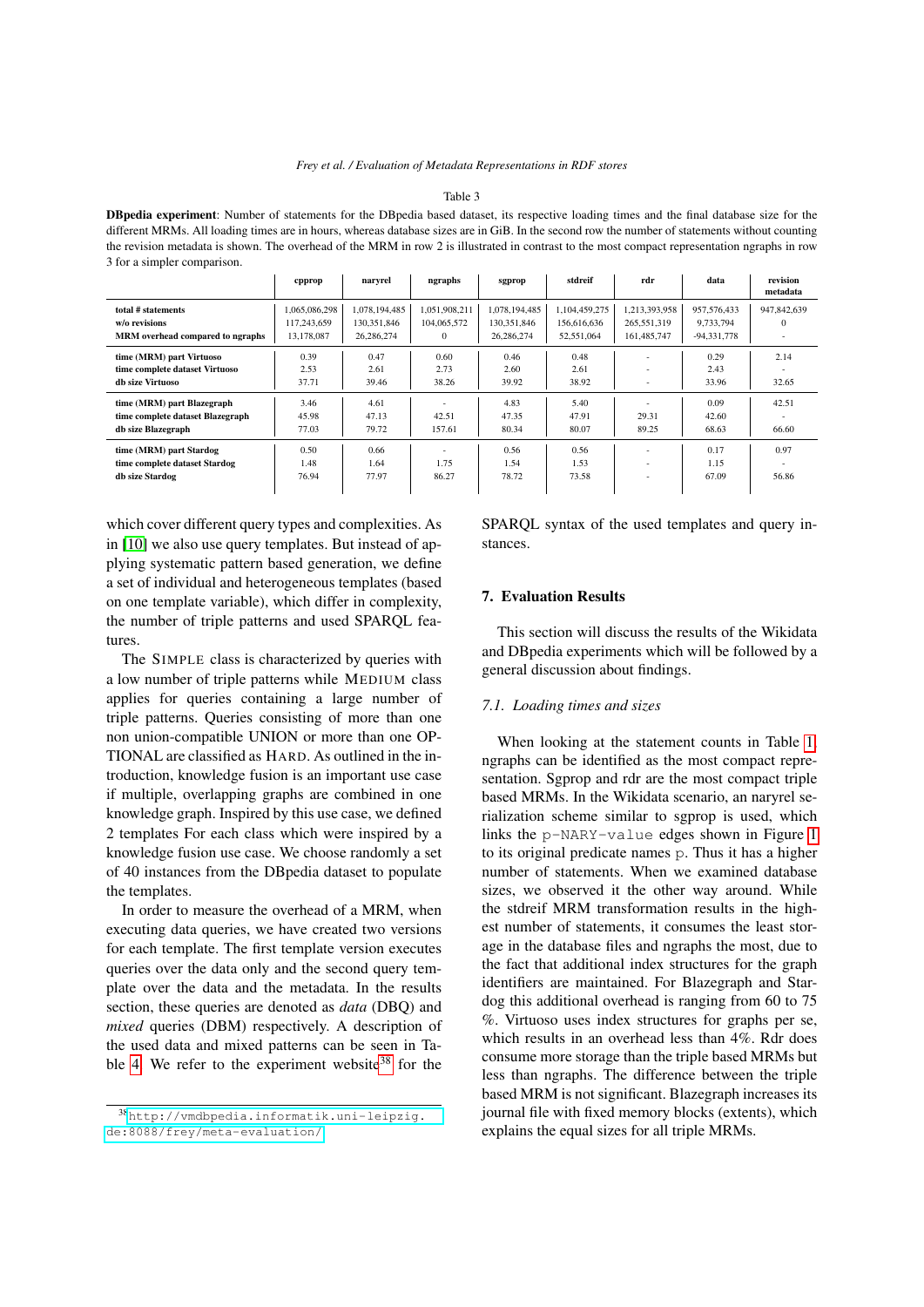Table 4

<span id="page-16-0"></span>Query templates for DBpedia dataset: DBQ-SIM-01 to DBQ-HAR-02 are data query templates to study the impact of the MRMs for data-only queries. X deals as the template variable, which is replaced with an existing constant from the dataset during query instantiation. Every mixed query DBM is an extension of its respective DBQ query by taking additional metadata for selected triple patterns of the query into account

|               | Data Ouery DBO                                                                                                                                                                                                                                             | <b>Mixed Query DBM</b>                                                                                                                                                                  |  |  |
|---------------|------------------------------------------------------------------------------------------------------------------------------------------------------------------------------------------------------------------------------------------------------------|-----------------------------------------------------------------------------------------------------------------------------------------------------------------------------------------|--|--|
| <b>SIM-01</b> | Show all properties and objects of the Person X.                                                                                                                                                                                                           | as well as the information when the triple (p-o pair) was created.                                                                                                                      |  |  |
| <b>SIM-02</b> | Show all cities and its population which are located in country X and having more<br>than 20,000 inhabitants.                                                                                                                                              | and additionally the provenance (last wikipedia revision url) information for the<br>city                                                                                               |  |  |
| <b>MED-01</b> | Show properties and its according objects of an entity X, which match exactly with<br>the same entity (owl:sameAs) of another language version of DBpedia.                                                                                                 | plus the number of unique contributors for the used sameAs link as confidence<br>indicator.                                                                                             |  |  |
| <b>MED-02</b> | Count (distinct) all companies of a country X.                                                                                                                                                                                                             | and the number of revisions in 2016 for the location information (as<br>up-to-dateness indicator) and also the number of contributors for the company type<br>information of the entity |  |  |
| <b>HAR-01</b> | Find potentially matching companies within an industry sector X, having at least<br>one exact match of the OPTIONAL properties label, city and country.                                                                                                    | furthermore the modification dates of the sector information of the entities                                                                                                            |  |  |
| <b>HAR-02</b> | Find Entities which are associated with a specific geographical region X. The<br>association is defined in that sense, that the entity has an outgoing edge to a Place<br>p, whereas p (or another subject which is the same as p) is part of that region. | and the provenance for the type information.                                                                                                                                            |  |  |

The rankings in the DBpedia scenario shown in Table [3](#page-15-2) are slightly different. Cpprop is the most compact representation after ngraphs, which also is reflected in the smallest database size for Virtuoso and Blazegraph. For these stores the database size difference between sgprop, stdreif and naryrel is very small, too. Except for Virtuoso, ngraphs database files are similar to the Wikidata case the biggest. While Virtuoso and Stardog can benefit from the reduced number of graph identifiers (around 0.8 million for DBpedia vs. 80 million for Wikidata) the graph overhead almost doubles Blazegraph's journal size. Due to an optimized scheme for naryrel, its number of statements is equal to sgprop. In contrast rdr has more statements overhead than stdreif, because we do not use a shared resource for the aggregated metadata.

Examining the loading times of the Wikidata datasets, we observed that naryrel tends to be the slowest and stdreif followed by sgprop the fastest. Whereas for Blazegraph and Stardog ngraphs is rather slow, Virtuoso processed it most rapidly. Cpprop is the fastest solution for DBpedia. Ngraphs followed by naryrel perform worst. However, the loading of stdreif is slower in relation to the Wikidata experiments. The huge gap between Blazegraph's loading times and its competitors is caused by a limited loading parallelization of the used version. Despite index updates themselves are being executed multi-threaded, the parser is not executed while the index updates are being performed. Furthermore files which could be read in parallel (nquads) are not processed in parallel and if multiple files are provided for bulk-loading these are loaded sequentially, as well. With ongoing progress of the bulkload procedure we observed a continuously dropping rate of inserted triples per second as well as a decreasing CPU usage

but an increasing time of waiting for I/O request completion. Albeit Stardog does load files in parallel and we could observe that it utilized all CPU cores, which explains the short loading times.

Summarising we found that for Stardog and Virtuoso the MRMs are competitive w.r.t loading times. For Blazegraph the variance is much higher, but seems to be dataset dependent. When it comes to database sizes ngraphs files are significantly larger for Stardog and Blazegraph. If Virtuoso in combination with ngraphs or the other MRMs is used, the choice is of no consequence for disk space.

# *7.2. Wikidata query results*

In Figure [2](#page-17-0) we can identify stdreif as best solution for Blazegraph for the Wikidata use case. No single timeout occurs. In Virtuoso stdreif performs also well for queries having an execution time longer than 30 milliseconds. For queries shorter than that the additional number of joins caused by the 4 triple patterns has a greater impact of the execution time. While singleton property performs worst for Virtuoso, in Blazegraph there is no huge difference between sgprop, naryrel and ngraphs. Moreover sgprop is the best model for Stardog but with no significant difference to stdreif. Though naryrel is faster for simple queries in Stardog, it is not competitive for challenging queries. Surprisingly ngraphs is exceptional slow.Since the Stardog code is not publicly available, it is hard to make correct assumptions. The rdr feature which is used to encode the statement identifier and not the metadata directly (caused by the data model of Wikidata as mentioned before) can not benefit from its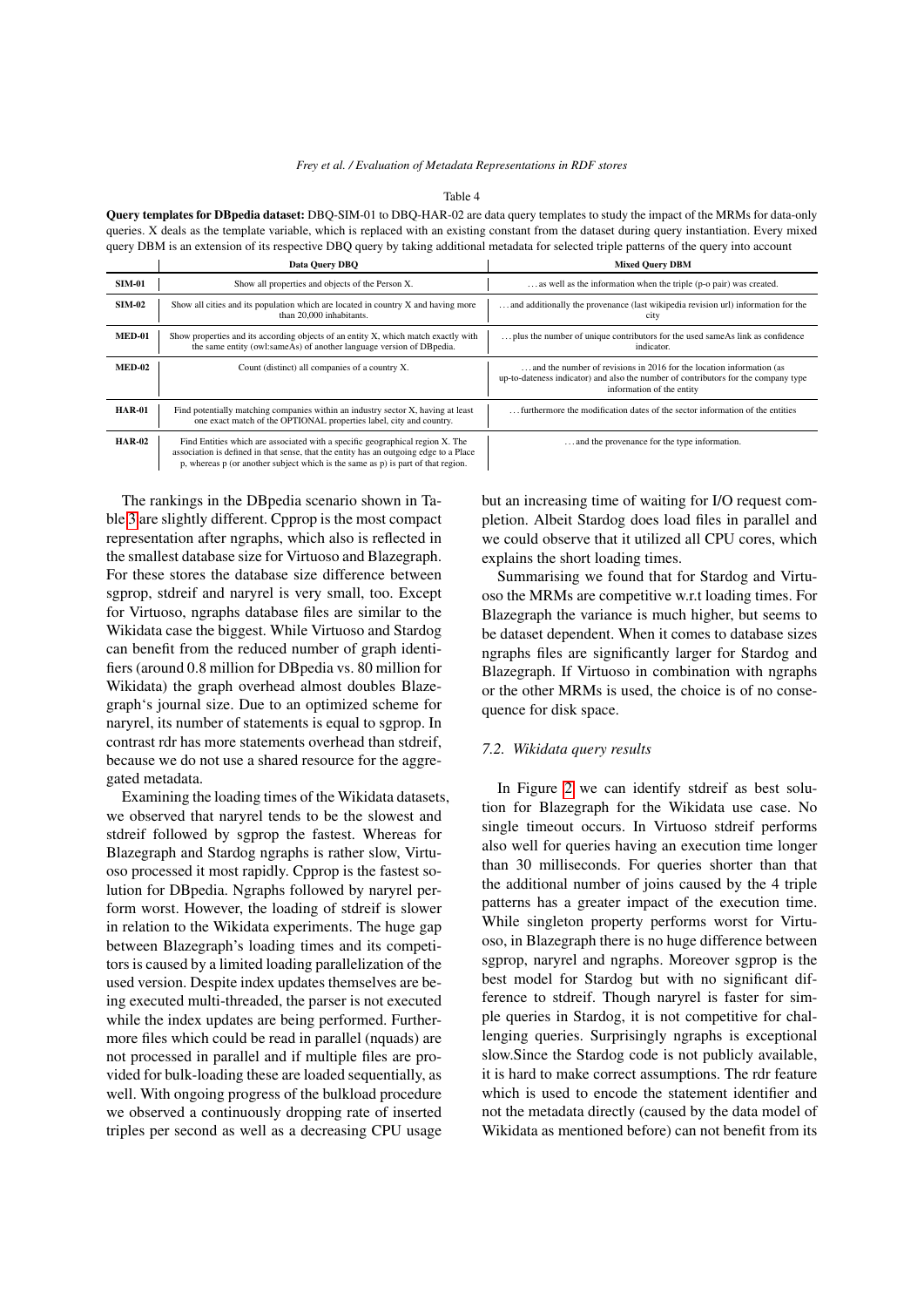<span id="page-17-0"></span>

Figure 2. Comparison of MRM performance for metadata related queries between Wikidata and DBpedia Queries: Overall results for all queries of DBM patterns (bottom) and a random sample (240 queries) from all Wikidata quin patterns (top). The queries are sorted by its execution time (fastest query has rank 0) for each MRM individually.

indexing strategy. It is the worst performing MRM for the Wikidata use case.

Generalising over all quin queries and stores, stdreif performs best.

### *7.3. DBpedia query template results*

Considering the mixed Queries for the DBpedia dataset, ngraphs is the clear winner, as can be seen in

Figure [2.](#page-17-0) For the triple based MRM naryrel performs best in Virtuoso. We can in theory observe the same behaviour for Blazegraph. Unfortunately the naryrel queries for Blazegraph do not return the full number of results. This explains why the queries are executed quickly and why naryrel seems to even outperform ngraphs. Blazegraph showed issues evaluating queries with multiple BIND statements correctly. We tried to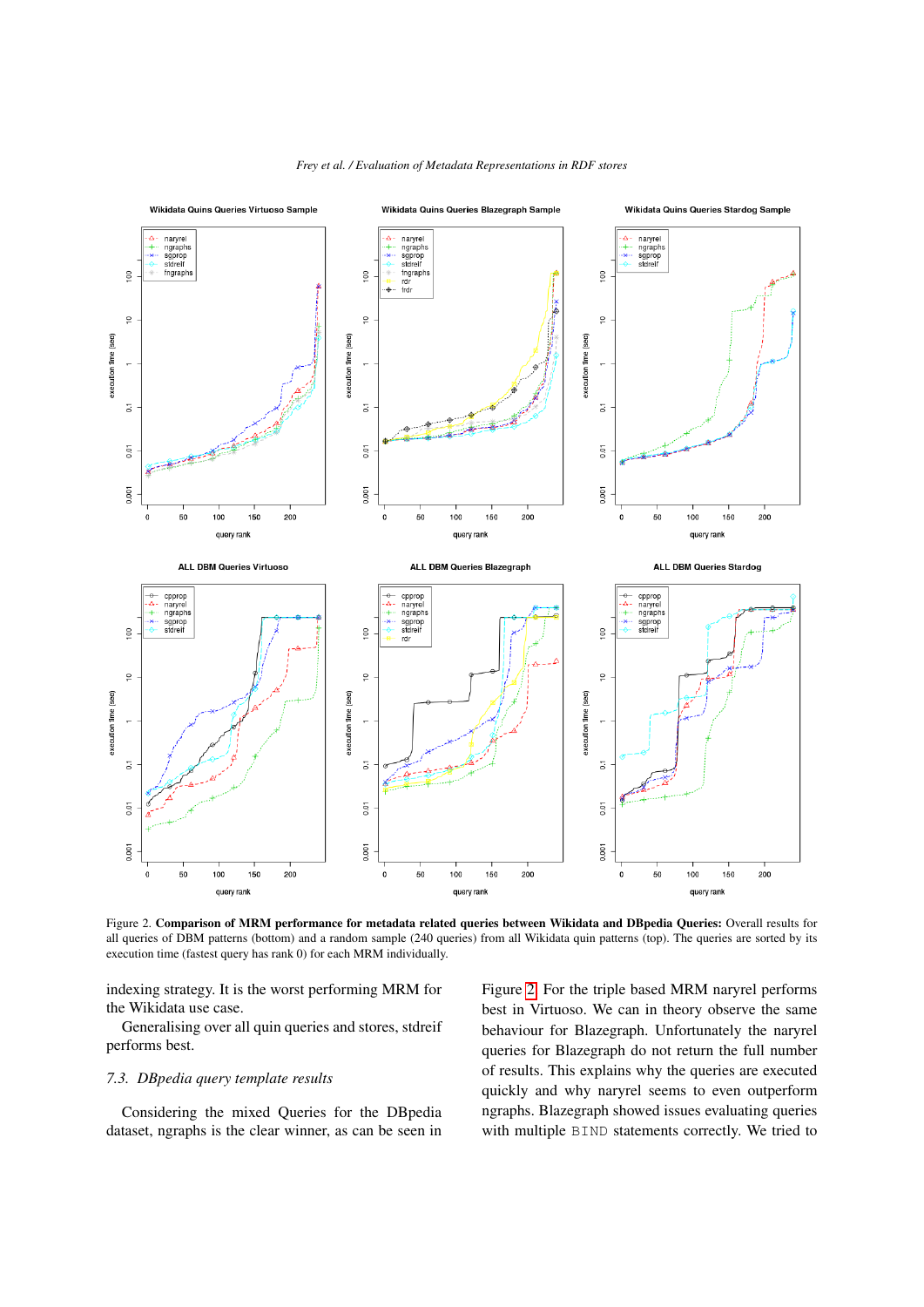circumvent this observation by rewriting the queries for Blazegraph. When executing the rewritten queries, Blazegraph froze when processing the DBM-HAR-01 queries. Therefore we were not able to test naryrel in a reliable way. As a consequence the best triple based MRM for Blazegraph is standard reification. However sgprop outperforms all triple MRMs in Stardog. But we have to mention that naryrel potentially is a better choice, since we experienced several non-deterministic HTTP 500 Errors, when we executed sgprop queries (see section [7.5\)](#page-19-0). Stdreif turns out to be the most inefficient approach for Stardog. The rdr feature is almost competitive with ngraphs for the simple and medium queries taking not the revisions into account. While we found performance problems for queries over revision metadata (which are just links to other resources similar to the Wikidata dataset), Blazegraph can leverage its nested statements and benefit from the special structure of the aggregated metadata, which is reified itself. In best case these nested statements allow Blazegraph to materialize the joins which are necessary in other MRMs. Nonetheless we cannot observe this advantage for hard queries. For those queries we encountered several timeouts, which is indicated by the platue in the rdr curve in the plot. De facto there are two plateus, which will be discussed in more detail in section [7.5.](#page-19-0)

Looking at the overhead of MRMs for regular data queries (Figure [3\)](#page-19-1) we observed, that ngraphs is closest to the baseline for the majority of queries against Virtuoso. For queries shorter than two seconds cpprop is competitive. In spite of this for stdreif and cpprop followed by sgprop occur many timeouts for hard queries. Summing all query execution times, naryrel is the best triple MRM for Virtuoso. In contrast to that naryrel and ngraphs MRMs introduce the most overhead in Stardog, though to the latter is performing well for short queries. Cpprop is the best option. Likewise, sgprop shows similar good results as for mixed queries in Stardog. While there is a significant overhead for queries shorter than one second, rdr is outstanding for challenging data queries. Cpprop deals as second-best option in Blazegraph. Stdreif and ngraphs show almost the same behavior. Sgprop appears as the slowest MRM. Note that naryrel returns incomplete result sets for a fraction of Blazegraph's queries, as already mentioned for mixed queries.

# *7.4. Dataset and metadata characteristics impact*

To examine the influence of the dataset and the type of metadata we compared the DBpedia related mixed simple queries to a query pattern from the quins experiment. The SIMPLE group applies for these kinds of queries. Hence the query impact is low, so that we potentially can observe an influence of the dataset or the metadata type. We selected the 10010 query pattern, as it projects all properties and values of a specific entity and all its metadata values for a given key. Besides the fact that DBQ-SIM-01 instances are querying for persons only and use a non-varying key constant (creation date) the templates are the same. We can observe for Blazegraph that the trends for the selected quin pattern in Figure [4](#page-19-2) are in line with the overall results for Wikidata from Figure [2.](#page-17-0) Stdreif outperforms the other MRMs, sgprop and naryrel are slower but do not significantly differ. Ngraphs is slower and (f)rdr performs worst. In contrast to that there is a different order for the DBpedia dataset. While ngraphs undoubtedly is the best, sgprop is much slower. Stdreif deals as best triple MRM candidate. The fact that ngraphs performs better for DBM-SIM-01 can be explained by the structure of the metadata. As already mentioned parts of the metadata in the DBpedia dataset like the creation date are reified as well in order to store meta-metadata. For ngraphs the metadata is stored "as is", while for stdreif and the other triple based MRMs the metadata triple is split into several triples. Hence the complexity for query evaluation is higher for these MRMs. For Virtuoso the results are very similar to the DBM overall results. But the gap between sgprop and the other MRM is drastically bigger. When having a look at the execution times from Wikidata we see that there is no such gap.Moreover naryrel is the fastest alternative option for ngraphs for the DBM queries, but the worst MRM for the Wikidata scenario. Taking into account that this is not the case for the overall quins results and additionally that the average execution time for Wikidata and DBpedia are close to each other, we think that this is caused by a general overhead when evaluating the queries for naryrel. Thus this observation does not seem to reflect a dataset impact. But is noteworthy, that again stdreif is worse in relation to the other MRMs. Following the overall trends for Stardog, sgprop performs well for both datasets. But using the DBpedia based dataset ngraphs is the fasted approach as opposed to Wikidata, where it is the worst solution. We think, that this is caused by the higher number of graph identifiers (around 100 times more in Wikidata). Stdreif is notably slower in the DBpedia scenario likewise for Virtuoso. Furthermore we observed a poor performance executing DBM-SIM-02 queries for naryrel.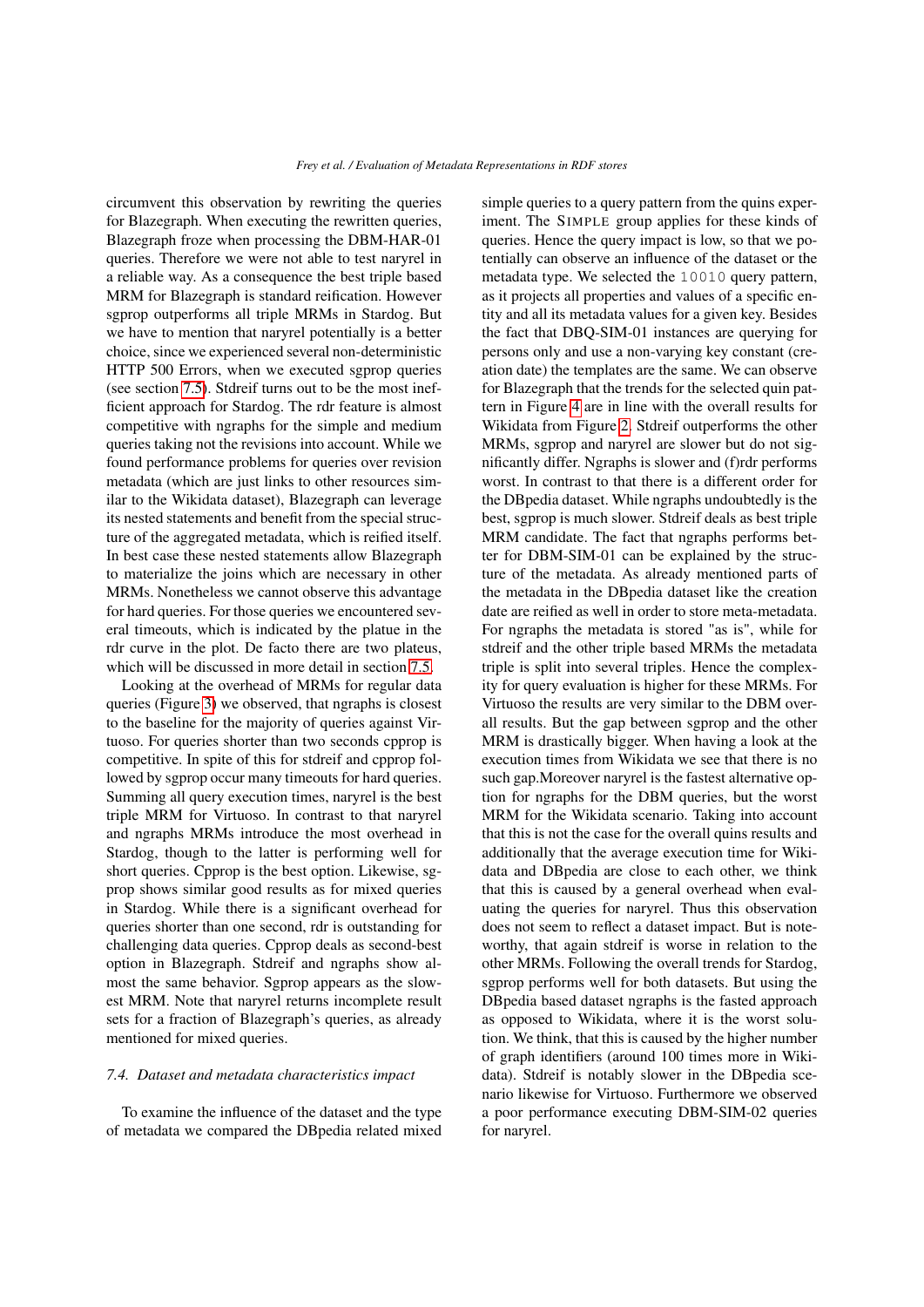<span id="page-19-1"></span>

Figure 3. MRM overhead for data only queries: Overall results for all DBQ queries in relation to baseline representation containing data triples (purple line)

<span id="page-19-2"></span>

Figure 4. Studying dataset influence I - Blazegraph & Virtuoso: A random sample of 80 query instances of the Wikidata quin 10010 query template is compared to all DBM-SIM-01 and DBM-SIM-02 instances. The queries are very similar in structure and/or complexity.

# <span id="page-19-0"></span>*7.5. Timeouts, db instabilities & pitfalls*

As mentioned before, we implemented an additional client side timeout in the benchmarking framework. For both Blazegraph and Stardog it is crucial to use this as fallback to continue benchmarking. For challenging queries these Java based stores had issues terminating the query within the specified database timeout of 240 seconds. If a lot of data is processed, several Java Objects are created. The garbage collection seems to be the reason that both stores struggle and get unresponsive. The framework therefore waits up to additional 160 seconds to let the store clean up memory before executing the next query. In [\[10\]](#page-22-2) it had already been reported that subsequent queries did time out randomly. The client timeout helps to reduce such domino effects caused by unterminated queries running in parallel. However even this additional timeout is too short for stopping every challenging query. Therefore a second plateu at 400 seconds can be observed in the plots for various MRMs. Despite this we observed both databases transitioning into an un-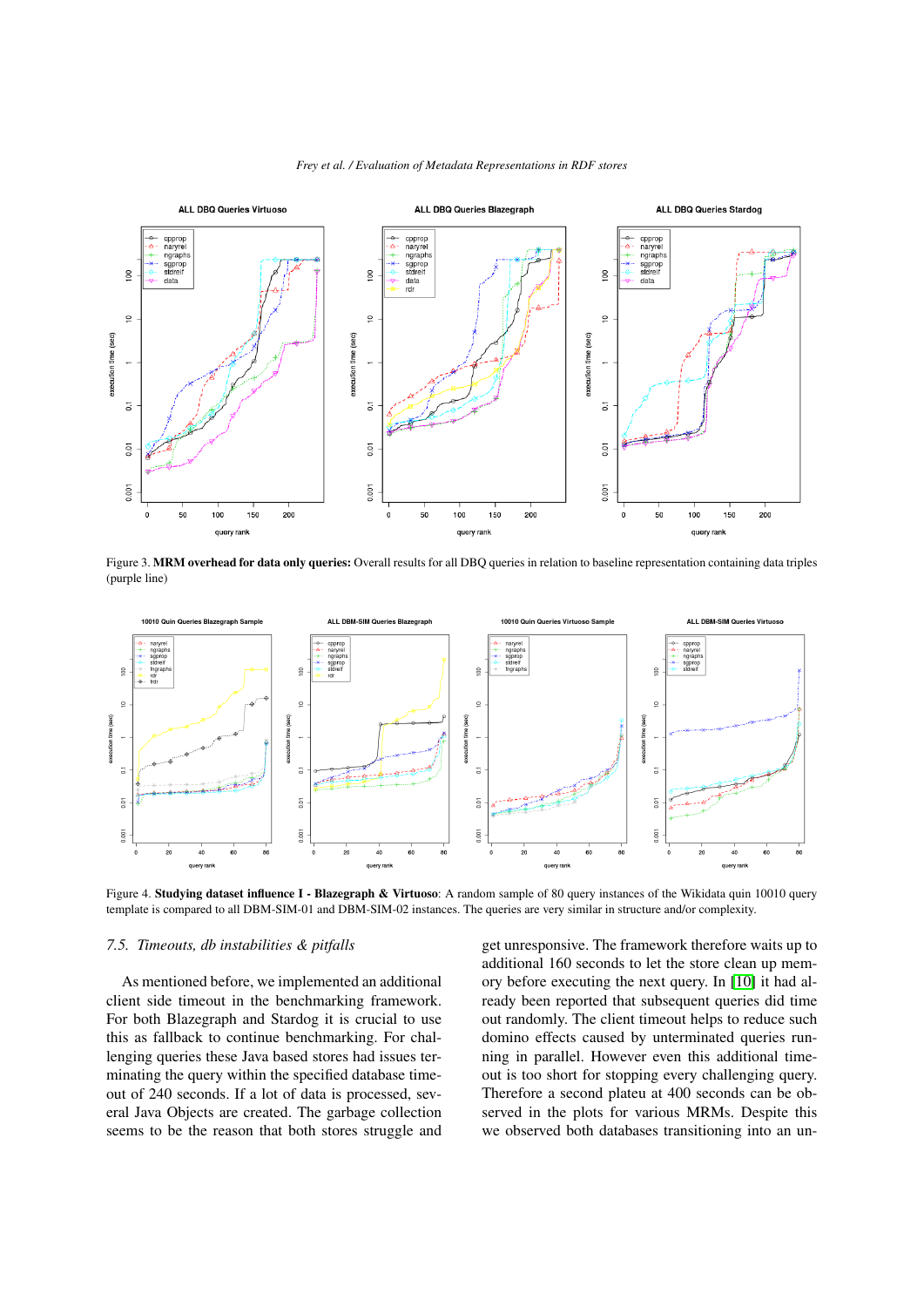

Figure 5. Studying dataset influence II - Stardog:

defined state after executing a number of queries. The backends were still running, but did not respond to any command or activity and did not consume CPU time. For some templates this was random and rerunning solved the issue. The garbage collection overhead can be tackled by using off-heap data structures. For Blazegraph a so-called analytic query mode exists, leveraging a custom memory management. Yet, for the rewritten Blazegraph naryrel queries, several attempts did not succeed. According to the issue tracker not all database components and query execution stages utilize this memory management. Likewise, for Stardog we were not able to run the original HAR-01 templates. Splitting its 3 pairwise OPTIONAL clauses into 6 clauses resolved this issue. Further investigation revealed that due to sub-optimal query optimization and planning, Stardog performs several loop joins and finally exceeds memory. As already stated internal server errors occurred for subsequent sgprop and cpprop HAR-02 queries, starting at random position in the queries. In the upcoming Stardog 5 release memory management issues are going to be addressed.

In order to allow a comparison of Stardog for this template, we decided to use the rewritten template for the other backends as well. Figure [6](#page-21-0) illustrates the significant changes in runtime behavior between this template variations. The fix leads to an improvement for sgprop and cpprop for Virtuoso. As a result Blazegraph's performance for sgprop, cpprop and especially ngraphs declined sharply but increased for rdr. This observation exposes a major problem. The performance of a MRM is not just dependent on its structure, the complexity of the query and database architecture details like data structures and indices. In practice the way how the template query is expressed and how BGP's are ordered or grouped may have a huge impact on the performance. Depending on the structure the query optimizer may choose an appropriate join order. Thus a MRM based on many joins (e.g. cpprop) has a higher risk that unfavorable join orders are used in the query plan.

To check whether all MRMs are consistent, we compared result sizes. We discovered that a few template queries returned incorrect results. Virtuoso evaluates the FILTER EXISTS expression in HAR-02, which contains an optional variable, as false if the variable is unbound. As opposed to this Blazegraph and Stardog evaluate this condition as true. We therefore added bound conditions to the queries. A similar issue arise for fngraphs queries in Stardog, which we therefore excluded. Virtuoso shows different results, if strings (containing numbers only) are compared to integers.

### *7.6. Comparison with other studies*

The results in [\[4\]](#page-22-6) show a complete different picture. Regarding sgprop, Virtuoso performed well, Stardog was 3 to 4 times slower than Virtuoso and Blazegraph was much slower than both of them. As the used naryrelation serialization is really different in structure it is hard to compare with our naryrel results, but instead it makes more sense to compare the trends with stdreif model. Stardog clearly outperformed Blazegraph (5 times slower) and Virtuoso (around 2 to 20 times slower) for queries against this standard reification variant. Several factors may explain the different outcome. The dataset is rather small and from another domain, the evaluation setup differs and the used storage backends have received major updates.

# 8. Conclusion and Future Work

To summarize, this work defined requirement-based criteria to drive an evaluation of different approaches for metadata handling in three prominent RDF stores. Furthermore a systematic comparison of several MRMs and its corresponding queries was presented. Based on previous work, additional datasets and use cases which elaborated different aspects about dealing with metadata in RDF datasets were created. Additionally, we introduced a novel metadata representation model called *Companion Properties*, which has been proven to be a good alternative to existing triple based MRMs for DBQ Queries, even outperforming ngraphs in Stardog. Unfortunately, it did not perform well for chal-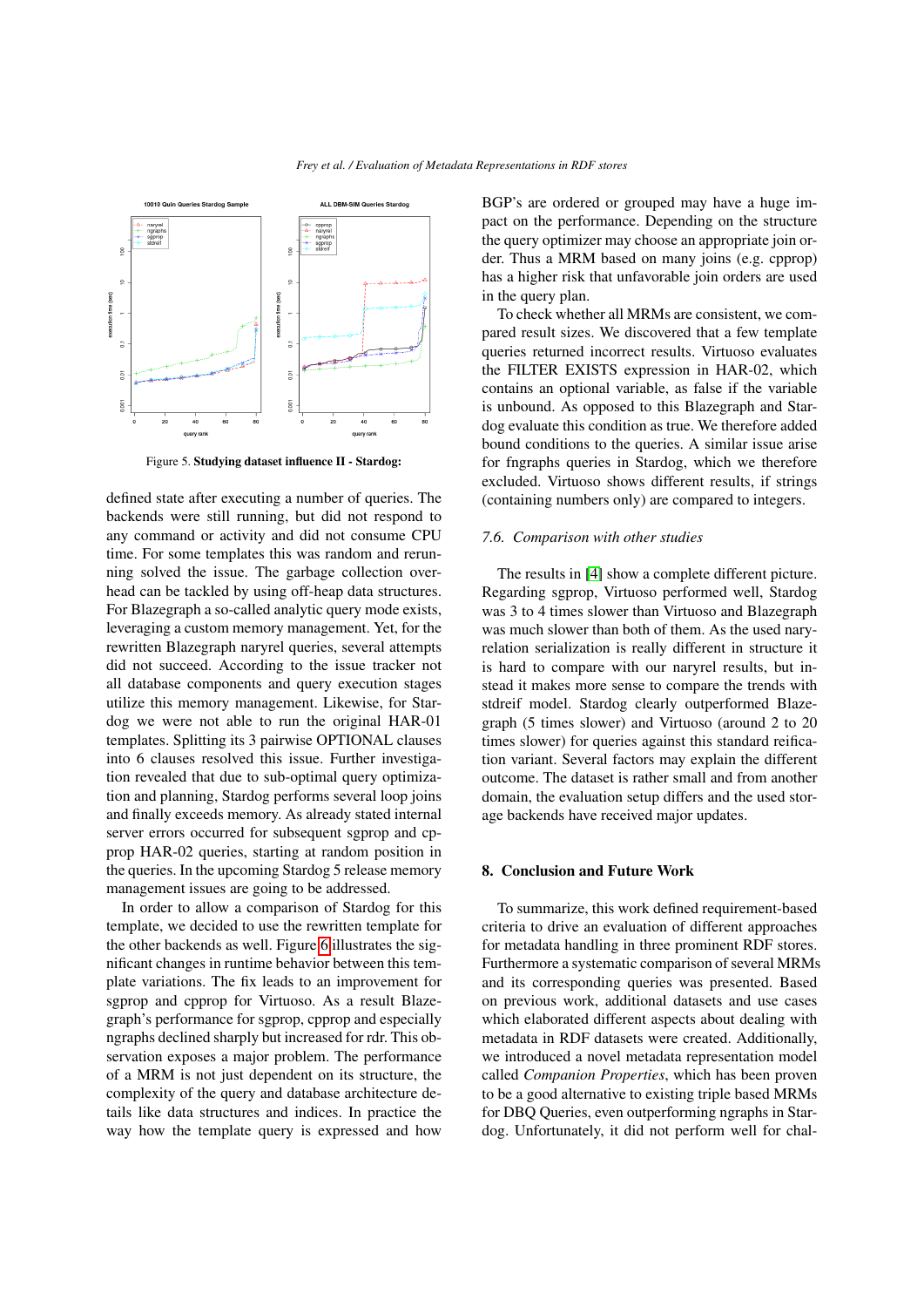<span id="page-21-0"></span>

Figure 6. Query optimization impact: Comparison of original and rewritten (Stardog fix) DBQ-HAR-01 queries for Blazegraph and Virtuoso

lenging DBM queries. Substituting idPropertyOf triple patterns, in order to reduce joins and increase performance, will be subject to future research.

The results clearly show, that ngraphs outperforms the other MRMs for challenging mixed queries, which confirms the results presented in [\[10\]](#page-22-2) for more complex templates than the quin queries. As long as the use case or source dataset does not require the usage of quads, ngraphs is the most suitable solution. In case existing datasets rely on named graphs, naryrel turned out to be a very good alternative for Virtuoso. With the used Blazegraph version, it was not possible to finish the Blazegraph naryrel experiments due to an unresponsive backend. In contrast to [\[10\]](#page-22-2), we were not able to confirm performance problems with sgprop. It is the best triple MRM for Stardog and it seems to be a more reliable replacement for naryrel in Blazegraph. Stdreif performs good in Blazegraph and Stardog for simple queries, but it has shortcomings in Stardog and for challenging queries in all tested stores. This is not in line with findings in [\[10\]](#page-22-2), where stdreif had been reported as competitive to ngraphs. The obtained results indicate that metadata characteristics have an impact on the ranking of the MRMs. Ngraphs and rdr support queries against meta-metadata much better than the other MRMs. In general, rdr can compete with ngraphs, if the metadata is on statement level granularity and does not require logical units of metadata facts.

In addition, experimental results show that MRM ranking differs between data-only and mixed query scenarios. Moreover, ngraphs and rdr offer the best trade-off for both, mixed and data query workloads. When the query templates were created, the query optimizers were strongly impacted by even minimal structural changes in the queries. After investigating incomplete or wrong query results, we encountered SPARQL implementation errors and variations in the used stores.Therefore an adoption of existing SPARQL test suites to check for these errors is advisable.Besides, memory and stability issues for Stardog and Blazegraph were observed, which were caused by garbage collection pressure. Improving query (plan) optimizers and memory management is ongoing work for upcoming major releases of Stardog and Blazegraph. Therefore it will be interesting to repeat these experiments in the future, in order to evaluate the impact of these changes on the query execution performance.

# *8.1. Future Work*

With regard to benchmarking MRMs, we see many aspects, which need to be studied in the future. In this work, we did not consider parallel query workloads with multiple users. Depending on whether high throughput or low latency are required, it would be interesting to evaluate, which factors influence the performance of a parallel execution. If multiple query operators are evaluated in parallel, this can improve execution performance of an individual query, but it can result in higher costs, which in turn can potentially decrease the overall system performance, if many queries are run in parallel. Hence a future work will validate, whether the results are also valid for parallel workloads.

In this evaluation the queries are read-only. Having Big Data systems in mind, we can think of scenarios, where data is streamed (added and changed) continu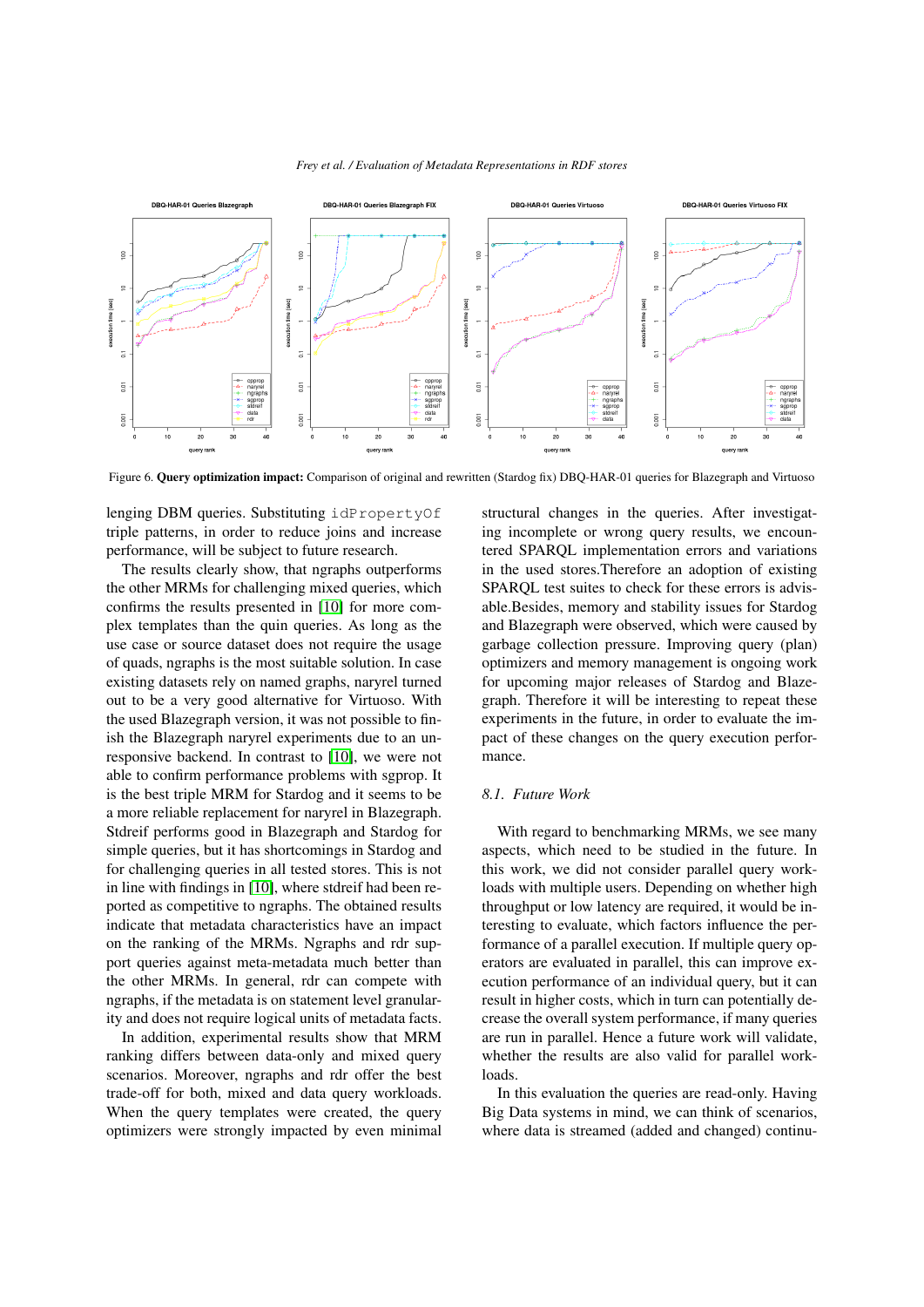ously into the database. Changing metadata of a triple using a shared statement identifier (ngraphs & cpprop) is more complex than for other MRMs. So MRMs optimized for fast reading, may perform worse in update scenarios.

The evaluation could be extended by other datasets, to gain a better insight into dataset impact.

Furthermore the mixed queries used in this evaluation are characterized by selecting and filtering (e.g. for confidence) of metadata. Therefore metadata has a supportive role for the data parts of a query. We think, that studying queries, with patterns evaluating metadata statements over different entities or using other more elaborated metadata-centric query patterns, could be an interesting area of research. On top of this, different ways in how to query a specific MRM need to be analyzed in more detail. For cpprop and naryrel other SPARQL expression can be used to reduce the number of joins or BIND statements. Additionally the injection of query hints, when transforming a template for a MRM, can help to support the query plan selection.

In order to improve metadata handling, combinations of MRMs can be considered as well. For the purpose of backwards compatibility and performance, it seems reasonable to use a triple MRM for the first metadata level but ngraphs for meta-metadata. Moreover rdr could be combined with an adopted version of cpprop to logically tie metadata facts, which belong to the same group. As these queries would require users to have detailed knowledge of the applied MRMs, the usability could be improved by using a SPARQL proxy. Such a service could (similar to our query transformation framework), use special MRMindependent annotations within a query, to translate it into the appropriate format. To go one step further, a more sophisticated metadata-aware system could be developed, which enables unified querying, regardless the used MRMs, granularity levels and metadata levels.

### Acknowledgements

This work was supported by grants from the Federal Ministry for Economic Affairs and Energy of Germany (BMWi) for the SmartDataWeb Project  $(GA-01MD15010B)^{39}$  $(GA-01MD15010B)^{39}$  $(GA-01MD15010B)^{39}$ , as well as from the European Union for the Horizon 2020 project ALIGNED (GA-644055).

### References

- <span id="page-22-8"></span>[1] G. Aluç, O. Hartig, M. T. Özsu, and K. Daudjee. Diversified stress testing of rdf data management systems. In P. Mika, T. Tudorache, A. Bernstein, C. Welty, C. A. Knoblock, D. Vrandecic, P. T. Groth, N. F. Noy, K. Janowicz, and C. A. Goble, editors, *Semantic Web Conference (1)*, volume 8796 of *Lecture Notes in Computer Science*, pages 197–212. Springer, 2014.
- <span id="page-22-3"></span>[2] C. Bizer and A. Schultz. The berlin sparql benchmark. *Int. J. Semantic Web Inf. Syst.*, 5(2):1–24, 2009.
- <span id="page-22-1"></span>[3] X. L. Dong, E. Gabrilovich, G. Heitz, W. Horn, K. Murphy, S. Sun, and W. Zhang. From data fusion to knowledge fusion. *CoRR*, abs/1503.00302, 2015.
- <span id="page-22-6"></span>[4] G. Fu, E. Bolton, N. Queralt-Rosinach, L. I. Furlong, V. Nguyen, A. P. Sheth, O. Bodenreider, and M. Dumontier. Exposing provenance metadata using different rdf models. *CoRR*, abs/1509.02822, 2015.
- <span id="page-22-12"></span>[5] F. Gandon, R. Boyer, O. Corby, and A. Monnin. Materializing the editing history of Wikipedia as linked data in DBpedia. ISWC 2016 - 15th International Semantic Web Conference, Oct. 2016. Poster.
- <span id="page-22-10"></span>[6] G. Gawriljuk, A. Harth, C. A. Knoblock, and P. Szekely. A scalable approach to incrementally building knowledge graphs. In N. Fuhr, L. Kovács, T. Risse, and W. Nejdl, editors, *International Conference on Theory and Practice of Digital Libraries*, volume 9819 of *Lecture Notes in Computer Science*, pages 188–199. Springer, Springer, 2016.
- <span id="page-22-4"></span>[7] Y. Guo, Z. Pan, and J. Heflin. Lubm: A benchmark for owl knowledge base systems. *Web Semant.*, 3(2-3):158–182, Oct. 2005.
- <span id="page-22-11"></span>[8] O. Hartig. Reconciliation of rdf\* and property graphs. *CoRR*, abs/1409.3288, 2014.
- <span id="page-22-9"></span>[9] D. Hernández, A. Hogan, and M. Krötzsch. Reifying rdf: What works well with wikidata? In T. Liebig and A. Fokoue, editors, *SSWS@ISWC*, volume 1457 of *CEUR Workshop Proceedings*, pages 32–47. CEUR-WS.org, 2015.
- <span id="page-22-2"></span>[10] D. Hernández, A. Hogan, C. Riveros, C. Rojas, and E. Zerega. Querying wikidata: Comparing sparql, relational and graph databases. 2016.
- <span id="page-22-7"></span>[11] A. Iosup, T. Hegeman, W. L. Ngai, S. Heldens, A. Prat-Pérez, T. Manhardto, H. Chafio, M. Capotă, N. Sundaram, M. Anderson, I. G. Tănase, Y. Xia, L. Nai, and P. Boncz. Ldbc graphalytics: A benchmark for large-scale graph analysis on parallel and distributed platforms. *Proc. VLDB Endow.*, 9(13):1317–1328, Sept. 2016.
- <span id="page-22-5"></span>[12] T. Kuhn, C. Chichester, M. Krauthammer, N. Queralt-Rosinach, R. Verborgh, G. Giannakopoulos, A.-C. N. Ngomo, R. Viglianti, and M. Dumontier. Decentralized provenanceaware publishing with nanopublications. Technical report, PeerJ PrePrints, 2016.
- <span id="page-22-0"></span>[13] J. Lehmann, R. Isele, M. Jakob, A. Jentzsch, D. Kontokostas, P. N. Mendes, S. Hellmann, M. Morsey, P. Van Kleef, S. Auer, et al. Dbpedia–a large-scale, multilingual knowledge base extracted from wikipedia. *Semantic Web*, 6(2):167–195, 2015.

<span id="page-22-13"></span><sup>39</sup><http://smartdataweb.de/>